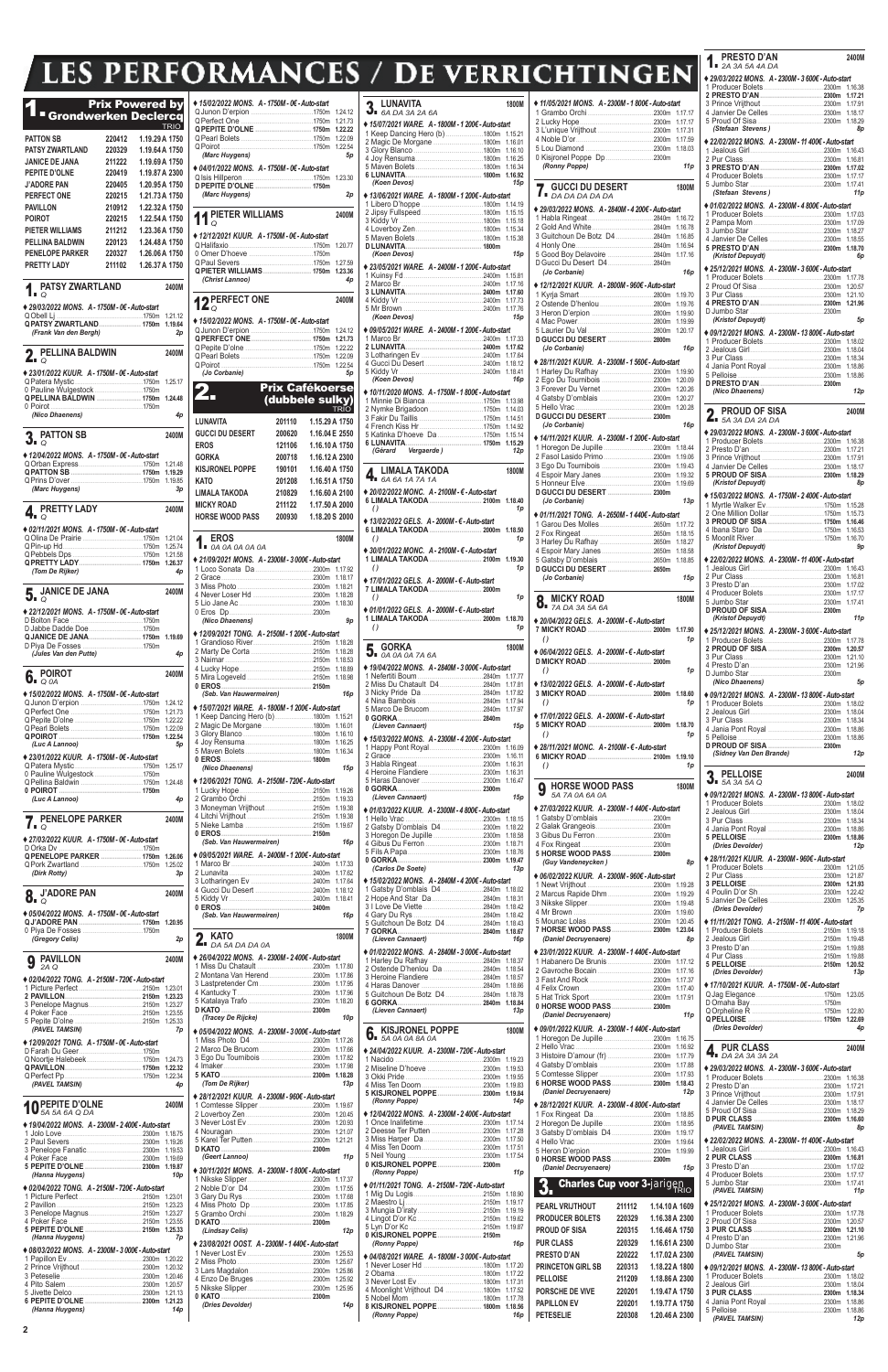| ◆ 28/11/2021 KUUR. A - 2300M - 960€ - Auto-start                                      |                    | $* 15/07/202$                                    |
|---------------------------------------------------------------------------------------|--------------------|--------------------------------------------------|
|                                                                                       | 1.21.87            | 0 Halton Fl<br>QOh Fana                          |
|                                                                                       | 1.21.93            | Q Penelope                                       |
|                                                                                       |                    | <b>QPRINCET</b><br>(Seb. Var                     |
| (PAVEL TAMSIN)                                                                        | 7p                 |                                                  |
| PEARL VRIJTHOUT                                                                       | 2400M              | 10 PETE                                          |
| $\overline{\mathbf{5}}$ . PEARL VINK                                                  |                    | $*08/03/202$                                     |
| ◆ 12/11/2021 WOLV. A - 1609M - € - Auto-start                                         |                    | 1 Papillon                                       |
| 5 PEARL VRIJTHOUT  1609m 1.14.10                                                      | 1p                 | 2 Prince Vi<br>3 PETESE                          |
| $\theta$                                                                              |                    | 4 Pito Sale                                      |
| ◆ 29/10/2021 WOLV. A - 1609M - € - Auto-start<br>1 PEARL VRIJTHOUT  1609m 1.14.50     |                    | 5 Jivette D<br>(Tom Ver                          |
| $\theta$                                                                              | 1p                 | $* 15/02/2022$                                   |
| ♦ 15/10/2021 WOLV. A - 1609M - € - Auto-start                                         |                    | 1 Porsche                                        |
| 1 PEARL VRIJTHOUT  1609m 1.15.10<br>$\theta$                                          | 1p                 | 2 Papillon<br>3 Julie D'e                        |
| ♦ 12/09/2021 WOLV. A - 1609M - € - Auto-start                                         |                    | <b>4 PETESE</b>                                  |
| 1 PEARL VRIJTHOUT  1609m 1.15.90                                                      |                    | 5 Penelope<br>(Tom Ver                           |
| $\theta$                                                                              | 1p                 | $* 01/02/2022$                                   |
| <b>PAPILLON EV</b>                                                                    | 2400M              | 1 Producer                                       |
| $\int_{a}^{b}$ PAMILLAC 64 14 24 Q                                                    |                    | 2 Pampa N<br>3 Jumbo S                           |
| ♦ 18/04/2022 TONG. A - 2150M - 2 400€ - Auto-start                                    |                    | 4 Janvier D                                      |
| 2 Princeton Girl Sb 2150m 1.18.44                                                     |                    | 5 Presto D<br><b>6 PETESE</b>                    |
|                                                                                       | 1.18.94            | (Tom Ver                                         |
| 5 Penelope Magnus2150m 1.20.00                                                        |                    | $*11/01/2022$                                    |
| 6 PAPILLON EV 2150m 1.20.62                                                           |                    | 1 Janvier D                                      |
| (Jo Corbanie)                                                                         | 8p                 | 2 Joy Make<br>3 Julie D'e                        |
| ♦ 08/03/2022 MONS. A - 2300M - 3 000€ - Auto-start                                    |                    | 4 Prada Eo                                       |
|                                                                                       | 1.20.22<br>1.20.32 | <b>D PETESE</b>                                  |
|                                                                                       | 1.20.46            | (Tom Ver                                         |
|                                                                                       |                    | $* 09/12/202$<br>1 Producer                      |
| (Jo Corbanie)                                                                         | 14p                | 2 Jealous                                        |
| ◆ 15/02/2022 MONS. A - 2300M - 2400€ - Auto-start                                     |                    | 3 Pur Clas<br>4 Jania Po                         |
|                                                                                       | 1.22.50            | 5 Pelloise.                                      |
|                                                                                       | 1.22.53<br>1.22.74 | 7 PETESE                                         |
|                                                                                       |                    | (Tom Ver                                         |
|                                                                                       |                    | $\blacktriangle$ $\blacktriangle$                |
| (Jo Corbanie)                                                                         | 9p                 | uΟ                                               |
| ♦ 01/02/2022 MONS. A - 1750M - 0€ - Auto-start<br>Q Isora Super Hero 1750m            | 1.19.48            |                                                  |
|                                                                                       | 1.23.00            |                                                  |
|                                                                                       | 1.19.77            | <b>1.</b> PICA                                   |
| Q Penelope Magnus1750m 1.19.94                                                        |                    | <b>◆ 18/03/2022 M</b>                            |
|                                                                                       |                    |                                                  |
| (Jo Corbanie)                                                                         | 6p                 | 1 PICASSO                                        |
|                                                                                       |                    | 2 Ikef De E<br>3 El Zarka                        |
| <b>PORSCHE DE VIVE</b><br>$\int$ $\vec{r}$ 7A 1A Q                                    | 2400M              | 4 Zayn (fr)<br>5 Mistery N                       |
| ♦ 18/04/2022 TONG. A - 2150M - 2 400€ - Auto-start                                    |                    | <b>(IBRAHII</b>                                  |
| 2 Princeton Girl Sb 2150m                                                             | 1.18.19<br>1.18.44 | $*26/09/2021$                                    |
| 3 Jania Pont Royal 2150m                                                              | 1.18.94            | 1 Jarif (fr).                                    |
| 4 Janvier De Celles 2150m                                                             | 1.19.72            | 2 PICASSO<br>3 Ayman (f                          |
| 7 PORSCHE DE VIVE  2150m 1.22.33                                                      | 1.20.00            | 4 Lamet SI                                       |
| (Dries Devolder)                                                                      | 8p                 | 5 El Zarka<br>(DE VRIE                           |
| ♦ 15/02/2022 MONS. A - 2300M - 2400€ - Auto-start                                     | 1.22.50            | $*31/08/2021$                                    |
|                                                                                       | 1.22.53            | 1 Assayel<br><b>2 PICASSO</b>                    |
|                                                                                       | 1.22.74<br>1.23.17 | 3 El Zarka                                       |
| 5 Penelope Magnus2300m                                                                | 1.23.20            | 4 Ibn Gadi                                       |
| (Dries Devolder)                                                                      | 9p                 | 5 liram (fr)<br>(VANDER                          |
| ♦ 01/02/2022 MONS. A - 1750M - 0€ - Auto-start                                        |                    | $* 02/08/2021$                                   |
|                                                                                       | 1.19.48<br>1.23.00 | 1 Arion (fr)                                     |
|                                                                                       |                    | 2 Lamet SI                                       |
|                                                                                       | 1.19.77            | 3 Freddy P<br>4 Ayman (f                         |
|                                                                                       | 1.19.94<br>1.19.46 | 5 Mashhur                                        |
| (Dries Devolder)                                                                      | 6p                 | 7 PICASSO<br>(CADEDI                             |
| <b>PRODUCER BOLETS</b>                                                                | 2400M              |                                                  |
| 8.<br>1A 4A 1A 1A 1A                                                                  |                    | EL <sub>Z</sub><br>$\frac{1}{3P}$ $\frac{1}{5P}$ |
| ♦ 29/03/2022 MONS. A - 2300M - 3 600€ - Auto-start<br>1 PRODUCER BOLETS 2300m         | 1.16.38            | ◆ 18/03/2022 M                                   |
|                                                                                       | 1.17.21            | 1 Picasso<br>2 Ikef De E                         |
|                                                                                       | 1.17.91<br>1.18.17 | 3 EL ZARK                                        |
|                                                                                       | 1.18.29            | 4 Zayn (fr)<br>5 Mistery N                       |
| (Adelin Mattheeuws)                                                                   | 8p                 | (BOGAE)                                          |
| ◆ 22/02/2022 MONS. A - 2300M - 11 400€ - Auto-start                                   | 1.16.43            | $*$ 20/01/2022 M                                 |
|                                                                                       | 1.16.81            | 1 Bayan At<br>2 Safwah (                         |
|                                                                                       | 1.17.02<br>1.17.17 | 3 Nil Adam                                       |
| 4 PRODUCER BOLETS 2300m                                                               | 1.17.41            | 4 Conchita<br>5 EL ZARK                          |
| (Adelin Mattheeuws)                                                                   | 11p                | (BOGAE)                                          |
| ♦ 01/02/2022 MONS. A - 2300M - 4 800€ - Auto-start<br>1 PRODUCER BOLETS 2300m 1.17.03 |                    | $*30/12/2021M$                                   |
| 3 Jumbo Star<br>4 Janvier De Calles                                                   | 1.17.09<br>1.18.27 | 1 EL ZARK<br>2 Conchita<br>3 Tex D.a.            |

| ◆ 15/07/2021 WARE. A - 1750M - 0€ - Auto-start                                                                                                                                                   |                    | $* 04/11$<br>1 Alh                   |
|--------------------------------------------------------------------------------------------------------------------------------------------------------------------------------------------------|--------------------|--------------------------------------|
|                                                                                                                                                                                                  | 1.21.88            | 2 Bay                                |
| QPRINCETON GIRL SB  1750m                                                                                                                                                                        | 1.25.52<br>1.18.61 | 3 Ce<br>4 Mo                         |
| (Seb. Van Hauwermeiren)                                                                                                                                                                          | 4p                 | 5 Jas                                |
|                                                                                                                                                                                                  |                    | 0 NIL<br>(DI                         |
| 10 PETESELIE                                                                                                                                                                                     | 2400M              |                                      |
| ♦ 08/03/2022 MONS. A - 2300M - 3 000€ - Auto-start                                                                                                                                               |                    | 4 <sub>1</sub>                       |
|                                                                                                                                                                                                  | 1.20.22            |                                      |
|                                                                                                                                                                                                  | 1.20.32<br>1.20.46 | $*10/0$<br>1 FR                      |
|                                                                                                                                                                                                  | 1.20.57            | 2 Bie                                |
| (Tom Verdonck)                                                                                                                                                                                   | 1.21.13<br>14p     | 3 Tex<br>4 Zuł                       |
| ◆ 15/02/2022 MONS. A - 2300M - 2 400€ - Auto-start                                                                                                                                               |                    | 5 Zig                                |
|                                                                                                                                                                                                  | 1.22.50            | (DI                                  |
|                                                                                                                                                                                                  | 1.22.53<br>1.22.74 | $\spadesuit$ 05/0.<br>1 Lar          |
|                                                                                                                                                                                                  | 1.23.17            | 2 Aln                                |
| (Tom Verdonck)                                                                                                                                                                                   | 1.23.20<br>9p      | 3 EI 2                               |
| ♦ 01/02/2022 MONS. A - 2300M - 4 800€ - Auto-start                                                                                                                                               |                    | 4 Mo<br>5 FR                         |
|                                                                                                                                                                                                  | 1.17.03            | (DI                                  |
|                                                                                                                                                                                                  | 1.17.09<br>1.18.27 | $*02/0$                              |
|                                                                                                                                                                                                  | 1.18.55            | 1 Ario<br>2 Lar                      |
|                                                                                                                                                                                                  | 1.18.70<br>1.25.93 | 3 FR                                 |
| (Tom Verdonck)                                                                                                                                                                                   | 6p                 | 4 Ayr<br>5 Ma                        |
| ♦ 11/01/2022 MONS. A - 2300M - 2 400€ - Auto-start                                                                                                                                               |                    | (HL                                  |
|                                                                                                                                                                                                  | 1.19.86            | $*12/0$                              |
|                                                                                                                                                                                                  | 1.20.03<br>1.20.10 | 1 Ario<br>2 Loc                      |
|                                                                                                                                                                                                  | 1.21.93            | 3 FR                                 |
| (Tom Verdonck)                                                                                                                                                                                   | 5p                 | 4 ljra<br>5 Pic                      |
| ♦ 09/12/2021 MONS. A-2300M-13 800€-Auto-start                                                                                                                                                    |                    | (HL                                  |
|                                                                                                                                                                                                  | 1.18.02            |                                      |
|                                                                                                                                                                                                  | 1.18.04<br>1.18.34 | 5. .                                 |
|                                                                                                                                                                                                  | 1.18.86            |                                      |
|                                                                                                                                                                                                  | 1.18.86<br>1.22.82 | $*10/0$<br>1 Fre                     |
| (Tom Verdonck)                                                                                                                                                                                   | 12p                | 2 Bie                                |
| <b>SH FATIMA BINT</b>                                                                                                                                                                            |                    | 3 TE<br>4 Zul                        |
| 4.<br><b>MUBARAK CUP</b>                                                                                                                                                                         |                    | 5 Zig                                |
|                                                                                                                                                                                                  | <b>TRIO</b>        | (CI                                  |
|                                                                                                                                                                                                  |                    |                                      |
|                                                                                                                                                                                                  |                    |                                      |
| PICASSO T (HOL)                                                                                                                                                                                  | 62KG               |                                      |
| $\overline{1}$ = 1P (21) 2P 2P 7P 5P 4P 2P 2P                                                                                                                                                    |                    | $*20/01$<br>1 Bay<br>2 Saf<br>3 Nil. |
| ◆ 18/03/2022 MONS-GHLIN. PL - 2 100m - COND2 000,00 - Psf                                                                                                                                        |                    | 4 Cor<br>5 EI 2                      |
|                                                                                                                                                                                                  | $\top$             | 6 TE)                                |
|                                                                                                                                                                                                  | 9.L<br>1/2L        | (CI)                                 |
|                                                                                                                                                                                                  | 20L                | $*30/12$                             |
| (IBRAHIM Nadia)                                                                                                                                                                                  | 9p                 | 1E12<br>2 Cor                        |
| ♦ 26/09/2021 DUINDIGT. PL - 2 120m - COND15 000,00 - A.dur                                                                                                                                       | 2'22"4             | 3 TE                                 |
|                                                                                                                                                                                                  | 2.5                | 4 Mis<br>5 Bal                       |
|                                                                                                                                                                                                  | 2.5                | (CI)                                 |
|                                                                                                                                                                                                  | 5.5<br>6.5         | $*02/12$                             |
| (DE VRIES A.)                                                                                                                                                                                    | 13р                | 1 TE<br>2 Mis                        |
| ◆ 31/08/2021 WAREGEM. COND - 2 300m - 10 000Eur - PI                                                                                                                                             |                    | 3 Ant                                |
|                                                                                                                                                                                                  | 1/2L               | 4 Ora<br>5 Say                       |
|                                                                                                                                                                                                  | 2.L                | (CI                                  |
|                                                                                                                                                                                                  | 3/4 L<br>1/2L      |                                      |
| (VANDERBEKE Kobe)                                                                                                                                                                                | 10p                | 6.                                   |
|                                                                                                                                                                                                  |                    | $*10/0$                              |
|                                                                                                                                                                                                  | <b>ENC</b>         | 1 Fre                                |
|                                                                                                                                                                                                  | 2.L                | 2 Bie                                |
|                                                                                                                                                                                                  | 3/4 L<br>5/4L      | 3 Tex<br>4 Zuł                       |
| ◆ 02/08/2021 OOSTENDE. COND - 1 800m - 15 000Eur - PI                                                                                                                                            | 5/4 L              | 5 ZIG                                |
| (CADEDDU Michael)                                                                                                                                                                                | 13p                | (B)                                  |
| EL ZARKA D.A. (BE)                                                                                                                                                                               | 61KG               | $*31/03$<br>1 Vic                    |
| $21$ 3P 5P (21) 1P 5P 3P 3P 0P 1P                                                                                                                                                                |                    | 2 Kis                                |
| + 18/03/2022 MONS-GHLIN. PL - 2 100m - COND2 000,00 - Psf                                                                                                                                        |                    | 3 La<br>4 ZIG                        |
|                                                                                                                                                                                                  | $\top$             | 5 Bal                                |
|                                                                                                                                                                                                  | 9.L                | (B                                   |
|                                                                                                                                                                                                  | 1/2L<br>20L        | $*03/03$<br>1 Mis                    |
| (BOGAERTS Jurico)                                                                                                                                                                                | 9p                 | 2 Nil                                |
|                                                                                                                                                                                                  |                    | 3 Dor<br>4 Say                       |
|                                                                                                                                                                                                  | 3/4 L              | 5 Hat                                |
|                                                                                                                                                                                                  | 7.L                | 7 ZIG<br>(B)                         |
|                                                                                                                                                                                                  | 1/2L<br>5.L        |                                      |
| (BOGAERTS Jurico)                                                                                                                                                                                | 12p                | $*31/0$<br>1 Ass                     |
|                                                                                                                                                                                                  |                    | 2 Pic                                |
|                                                                                                                                                                                                  |                    | 3E12<br>4 Ibn                        |
| ◆ 20/01/2022 MONS-GHLIN. PL - 1 500m - COND2 000,00 - Psf<br>♦ 30/12/2021 MONS-GHLIN. PL - 1 500m - COND5 000,00 - Psf<br>2 Conchita D.a. (be) 57,5 1/2L<br>4 Miss Du Panishir (fr) $\Omega$ 575 | 3.L<br>31          | 5 ljra<br>0 ZIG                      |

| ◆ 04/11/2021 MONS-GHLIN. PL - 2 100m - COND2 500,00 - Psf                                                                                                                                                                                                                                                                                                                        |                          |  |
|----------------------------------------------------------------------------------------------------------------------------------------------------------------------------------------------------------------------------------------------------------------------------------------------------------------------------------------------------------------------------------|--------------------------|--|
| 1 Alhafar $(fr)$                                                                                                                                                                                                                                                                                                                                                                 | 4.L                      |  |
|                                                                                                                                                                                                                                                                                                                                                                                  | 6.L                      |  |
|                                                                                                                                                                                                                                                                                                                                                                                  | 4L<br>2.L                |  |
|                                                                                                                                                                                                                                                                                                                                                                                  |                          |  |
| (DEHENS Christophe)                                                                                                                                                                                                                                                                                                                                                              | 13p                      |  |
|                                                                                                                                                                                                                                                                                                                                                                                  |                          |  |
| FREDDY PY (FR)                                                                                                                                                                                                                                                                                                                                                                   | <b>59KG</b>              |  |
| 1P (21) 5P 3P 3P (20) 6P 6P 1P 1P                                                                                                                                                                                                                                                                                                                                                |                          |  |
| ◆ 10/04/2022 DUINDIGT. PL - 1 900m - COND2 500,00 - Bon                                                                                                                                                                                                                                                                                                                          | 2'16"0                   |  |
|                                                                                                                                                                                                                                                                                                                                                                                  | 2.L                      |  |
|                                                                                                                                                                                                                                                                                                                                                                                  | 6.5                      |  |
|                                                                                                                                                                                                                                                                                                                                                                                  | 8.5                      |  |
| (DE VRIES A.)                                                                                                                                                                                                                                                                                                                                                                    | 9.5<br>10 <sub>p</sub>   |  |
|                                                                                                                                                                                                                                                                                                                                                                                  |                          |  |
| ♦ 05/09/2021 BADEN-BADE. COND - 1 600m - 0€ - PI                                                                                                                                                                                                                                                                                                                                 | 1'46"8                   |  |
|                                                                                                                                                                                                                                                                                                                                                                                  | 1/2L                     |  |
|                                                                                                                                                                                                                                                                                                                                                                                  | 1.5                      |  |
|                                                                                                                                                                                                                                                                                                                                                                                  | 1/2L                     |  |
| (DE VRIES A.)                                                                                                                                                                                                                                                                                                                                                                    | 1.5<br>12p               |  |
| ◆ 02/08/2021 OOSTENDE. COND-1 800m-15 000Eur-Pl                                                                                                                                                                                                                                                                                                                                  |                          |  |
| 1 Arion (fr) $0$                                                                                                                                                                                                                                                                                                                                                                 |                          |  |
|                                                                                                                                                                                                                                                                                                                                                                                  | ENC                      |  |
|                                                                                                                                                                                                                                                                                                                                                                                  | 2.L                      |  |
|                                                                                                                                                                                                                                                                                                                                                                                  | 3/4L<br>5/4L             |  |
| (HELLYN Stephen)                                                                                                                                                                                                                                                                                                                                                                 | 13p                      |  |
| ◆ 12/07/2021 OOSTENDE. COND-2 400m-10 000Eur-Pl                                                                                                                                                                                                                                                                                                                                  |                          |  |
|                                                                                                                                                                                                                                                                                                                                                                                  |                          |  |
|                                                                                                                                                                                                                                                                                                                                                                                  | 2.5                      |  |
|                                                                                                                                                                                                                                                                                                                                                                                  | 1.L                      |  |
|                                                                                                                                                                                                                                                                                                                                                                                  | <b>ENC</b><br><b>ENC</b> |  |
| (HELLYN Stephen)                                                                                                                                                                                                                                                                                                                                                                 | 14p                      |  |
|                                                                                                                                                                                                                                                                                                                                                                                  |                          |  |
| TEX D.A. (BE)                                                                                                                                                                                                                                                                                                                                                                    | 59KG                     |  |
| $\mathbf{U}$ 3P 6P (21) 3P 1P 4P 6P 5P 6P                                                                                                                                                                                                                                                                                                                                        |                          |  |
| ◆ 10/04/2022 DUINDIGT. PL - 1 900m - COND2 500,00 - Bon                                                                                                                                                                                                                                                                                                                          |                          |  |
|                                                                                                                                                                                                                                                                                                                                                                                  | 2'16"0<br>2.1            |  |
|                                                                                                                                                                                                                                                                                                                                                                                  | 6.5                      |  |
|                                                                                                                                                                                                                                                                                                                                                                                  | 8.5                      |  |
|                                                                                                                                                                                                                                                                                                                                                                                  | 9.5                      |  |
| (CLIJMANS Koen)                                                                                                                                                                                                                                                                                                                                                                  | 10p                      |  |
| ◆ 20/01/2022 MONS-GHLIN. PL - 1 500m - COND2 000.00 - Psf                                                                                                                                                                                                                                                                                                                        |                          |  |
|                                                                                                                                                                                                                                                                                                                                                                                  |                          |  |
|                                                                                                                                                                                                                                                                                                                                                                                  |                          |  |
|                                                                                                                                                                                                                                                                                                                                                                                  | 3/4 L<br>7.L             |  |
|                                                                                                                                                                                                                                                                                                                                                                                  | 1/2L                     |  |
|                                                                                                                                                                                                                                                                                                                                                                                  | 5.L                      |  |
| 6 TEX D.A. (BE) Å.<br>(CLIJMANS Koen)                                                                                                                                                                                                                                                                                                                                            | 3.L                      |  |
|                                                                                                                                                                                                                                                                                                                                                                                  | 12p                      |  |
| ◆ 30/12/2021 MONS-GHLIN. PL - 1 500m - COND5 000,00 - Psf                                                                                                                                                                                                                                                                                                                        |                          |  |
| 2 Conchita D.a. (be) 57,5                                                                                                                                                                                                                                                                                                                                                        | 1/2L                     |  |
|                                                                                                                                                                                                                                                                                                                                                                                  | 3.L                      |  |
| 4 Miss Du Panjshir (fr) O 57,5                                                                                                                                                                                                                                                                                                                                                   | 3L                       |  |
| 5 Bahi D.a.<br>(CLIJMANS Koen)                                                                                                                                                                                                                                                                                                                                                   | 5.L<br>9p                |  |
|                                                                                                                                                                                                                                                                                                                                                                                  |                          |  |
| ◆ 02/12/2021 MONS-GHLIN. PL - 1 500m - COND2 500,00 - Psf                                                                                                                                                                                                                                                                                                                        |                          |  |
|                                                                                                                                                                                                                                                                                                                                                                                  | ENC                      |  |
|                                                                                                                                                                                                                                                                                                                                                                                  | 8.L                      |  |
|                                                                                                                                                                                                                                                                                                                                                                                  | 3.L<br>ENC               |  |
| (CLIJMANS Koen)                                                                                                                                                                                                                                                                                                                                                                  | 9p                       |  |
|                                                                                                                                                                                                                                                                                                                                                                                  |                          |  |
| ZIGGY D.A. (BE)                                                                                                                                                                                                                                                                                                                                                                  | 58,5KG                   |  |
| <b>6</b> $\overline{6}$ $\overline{4}$ $\overline{5}$ $\overline{7}$ $\overline{7}$ $\overline{6}$ $\overline{2}$ $\overline{2}$ $\overline{2}$ $\overline{2}$ $\overline{2}$ $\overline{2}$ $\overline{2}$ $\overline{2}$ $\overline{2}$ $\overline{2}$ $\overline{2}$ $\overline{2}$ $\overline{2}$ $\overline{2}$ $\overline{2}$ $\overline{2}$ $\overline{2}$ $\overline{2}$ |                          |  |
| ◆ 10/04/2022 DUINDIGT. PL - 1 900m - COND2 500,00 - Bon                                                                                                                                                                                                                                                                                                                          |                          |  |
|                                                                                                                                                                                                                                                                                                                                                                                  | 2'16"0<br>2.L            |  |
|                                                                                                                                                                                                                                                                                                                                                                                  | 6.5                      |  |
|                                                                                                                                                                                                                                                                                                                                                                                  | 8.5                      |  |
| (BOGAERTS Jurico)                                                                                                                                                                                                                                                                                                                                                                | 9.5<br>10 <sub>p</sub>   |  |
|                                                                                                                                                                                                                                                                                                                                                                                  |                          |  |
| ♦ 31/03/2022 MONS-GHLIN. PL - 2 300m - COND2 000,00 - Psf                                                                                                                                                                                                                                                                                                                        |                          |  |
|                                                                                                                                                                                                                                                                                                                                                                                  | 1.5                      |  |
|                                                                                                                                                                                                                                                                                                                                                                                  | <b>ENC</b>               |  |
| 5 Bahi D.a.                                                                                                                                                                                                                                                                                                                                                                      | 2.L<br>6.L               |  |
| (BOGAERTS Jurico)                                                                                                                                                                                                                                                                                                                                                                | 8p                       |  |
| ◆ 03/03/2022 MONS-GHLIN. PL - 1 500m - COND2 500,00 - Psf                                                                                                                                                                                                                                                                                                                        |                          |  |
|                                                                                                                                                                                                                                                                                                                                                                                  | 1'43"21                  |  |
|                                                                                                                                                                                                                                                                                                                                                                                  | 4.L                      |  |
|                                                                                                                                                                                                                                                                                                                                                                                  | 1.5                      |  |
|                                                                                                                                                                                                                                                                                                                                                                                  | $\mathsf T$<br>CTE       |  |
|                                                                                                                                                                                                                                                                                                                                                                                  | 1.5                      |  |
| (BOGAERTS Jurico)                                                                                                                                                                                                                                                                                                                                                                | 9p                       |  |
| ◆ 31/08/2021 WAREGEM. COND-2300m-10 000Eur-PI                                                                                                                                                                                                                                                                                                                                    |                          |  |
|                                                                                                                                                                                                                                                                                                                                                                                  | 2'24"75                  |  |
|                                                                                                                                                                                                                                                                                                                                                                                  | 1/2L<br>2.L              |  |
|                                                                                                                                                                                                                                                                                                                                                                                  | 3/4L                     |  |
|                                                                                                                                                                                                                                                                                                                                                                                  | 1/2L<br>5.L              |  |

| ν ναπινν νιαι                                                                          | 3.L<br>4 Miss Du Panjshir (fr) O<br>3.L                    | $\sim$ quantity is $\mu$ .<br>----<br>5.L<br>(FRANCOIS Stefaan)<br>10p                                      | ◆ Z1/10/Z0Z1 MUNS-GHLIN. PL - 1 500m - COND1 500,00 - PST                                                    | (Gunther Loix)<br>14 <sub>p</sub>                                                                                                                                                                                                                                                                                                                                                                                         |
|----------------------------------------------------------------------------------------|------------------------------------------------------------|-------------------------------------------------------------------------------------------------------------|--------------------------------------------------------------------------------------------------------------|---------------------------------------------------------------------------------------------------------------------------------------------------------------------------------------------------------------------------------------------------------------------------------------------------------------------------------------------------------------------------------------------------------------------------|
| (Adelin Mattheeuws)<br>6p                                                              | 5.L<br>(BOGAERTS Jurico)<br>9p                             |                                                                                                             | 2.L<br>2.5                                                                                                   | ♦ 09/10/2021 TONG. E - 2650M - 1440€ - Elastique                                                                                                                                                                                                                                                                                                                                                                          |
| ♦ 25/12/2021 MONS, A-2300M-3 600€-Auto-start<br>1 PRODUCER BOLETS 2300m 1.17.78        | ◆ 26/09/2021 DUINDIGT. PL - 2 120m - COND15 000,00 - A.dur | <b>7</b> MISS DU PANJSHIR (FR)<br>57KG<br>$\blacksquare$ = 1P 7P (21)4P 2P 5P 0P (19)0P 0P                  | 4.L<br>2.L                                                                                                   |                                                                                                                                                                                                                                                                                                                                                                                                                           |
|                                                                                        | 2.5                                                        | ◆ 03/03/2022 MONS-GHLIN. PL - 1 500m - COND2 500.00 - Psf                                                   | (V D TROOST Anna)<br>6p<br>◆ 10/10/2021 KOLN. PL - 1850m - COND2 500,00 - B.soup3                            |                                                                                                                                                                                                                                                                                                                                                                                                                           |
|                                                                                        | 2.5<br>$4$ Lamet Shamel Qa (fr)<br>5.5                     | 1 MISS DU PANJSHIR (FR) Å59,5 1'43"21                                                                       | 3.L                                                                                                          | 8 GIRL DE DUFFEL  2650m 1.20.34                                                                                                                                                                                                                                                                                                                                                                                           |
| (Adelin Mattheeuws)<br>5p                                                              | 6.5<br>13p<br>(CLIJMANS Koen)                              | 1.5<br>4 Sayida Du Soleil (gb) 58,5<br>T                                                                    | <b>11L</b>                                                                                                   | (Gunther Loix)<br>12p                                                                                                                                                                                                                                                                                                                                                                                                     |
| ♦ 09/12/2021 MONS, A-2300M-13 800€-Auto-start<br>1 PRODUCER BOLETS 2300m 1.18.02       | 2 NIL ADAMIS (SWI)<br>59.5KG                               | <b>CTE</b><br>(MONGIL William)<br>9p                                                                        | 4 Enola D.a. (be)<br>7.L<br><b>20L</b>                                                                       | ♦ 15/07/2021 WARE, A-2400M-4 200€-Auto-start                                                                                                                                                                                                                                                                                                                                                                              |
|                                                                                        | $\overline{3}$ 2P 3P (21) 1P OP 1P 7P OP 4P                | ◆ 20/01/2022 MONS-GHLIN. PL - 1 500m - COND2 000,00 - Psf                                                   | (V D TROOST Anna)<br>5p                                                                                      |                                                                                                                                                                                                                                                                                                                                                                                                                           |
|                                                                                        | ◆ 03/03/2022 MONS-GHLIN. PL - 1 500m - COND2 500,00 - Psf  |                                                                                                             | $\vert 5. \vert$<br><b>Powered by Allvino</b><br><b>TRIO</b>                                                 |                                                                                                                                                                                                                                                                                                                                                                                                                           |
| (Adelin Mattheeuws)<br>12p                                                             | 4.L<br>1.5                                                 | 7.L<br>1/2L                                                                                                 | <b>HASARD DE VIVOIN</b><br>1.14.80 A 2200<br>211025                                                          | 6 GIRL DE DUFFEL  2400m 1.17.81<br>(Gunther Loix)<br>15p                                                                                                                                                                                                                                                                                                                                                                  |
| <b>Q</b> PRINCETON GIRL SB<br>2400M                                                    | 4 Sayida Du Soleil (gb) 58,5<br>T<br><b>CTE</b>            | 4 Conchita D.a. (be)<br>58,5<br>5 El Zarka D.a. (be)<br>5 <sub>L</sub><br>7 MISS DU PANJSHIR (FR) 58<br>2.L | <b>FILS A PAPA</b><br>200707<br>1.16.01X<br><b>HIDALGO LOVE</b><br>1.16.50 X 2550<br>211204                  | ♦ 01/07/2021 TONG, E - 2650M - 4 800€ - Elastique                                                                                                                                                                                                                                                                                                                                                                         |
| 2A 1A Q                                                                                | (DEHENS Christophe)<br>9p                                  | (MARIE Benjamin)<br>12p                                                                                     | <b>HADORA DE DJOON</b><br>210805<br>1.16.90 A 2700                                                           |                                                                                                                                                                                                                                                                                                                                                                                                                           |
| ♦ 18/04/2022 TONG. A - 2150M - 2400€ - Auto-start                                      | ♦ 20/01/2022 MONS-GHLIN. PL - 1 500m - COND2 000.00 - Psf  | ◆ 30/12/2021 MONS-GHLIN. PL - 1 500m - COND5 000.00 - Psf                                                   | <b>FOREVER DU VERNET</b><br>180404<br>1.17.05 X 2300<br><b>HILDA DE L'ECORCE</b><br>1.17.11 A 2300<br>220322 |                                                                                                                                                                                                                                                                                                                                                                                                                           |
| 2 PRINCETON GIRL SB  2150m 1.18.44                                                     | $3/4$ L<br>7.L                                             | 3.L                                                                                                         | 1.17.20 A 1800<br><b>EGO DU TOURNIBOIS</b><br>200112                                                         | (Gunther Loix)<br>12p                                                                                                                                                                                                                                                                                                                                                                                                     |
|                                                                                        | 1/2L<br>5.L                                                | 4 MISS DU PANJSHIR (FR) O 57,5<br>3.L<br>5.L                                                                | <b>GATSBY D'OMBLAIS</b><br>1.17.44 A 2300<br>211017                                                          |                                                                                                                                                                                                                                                                                                                                                                                                                           |
| (Seb. Van Hauwermeiren)<br>8p                                                          | (DEHENS Christophe)<br>12p                                 | (MONGIL William)<br>9p                                                                                      | <b>HAWAI DE ROZEVIC</b><br>220320<br>1.17.50 A 2575<br>1.17.54 A 2400<br><b>EUROS DU GOUTIER</b><br>210804   | <b>E</b> HADORA DE DJOON<br>1800M<br>$\overline{3}$ $\overline{4}$ $\overline{4}$ $\overline{8}$ $\overline{5}$ $\overline{5}$ $\overline{2}$ $\overline{5}$ $\overline{2}$ $\overline{5}$ $\overline{2}$ $\overline{2}$ $\overline{4}$ $\overline{5}$ $\overline{2}$ $\overline{2}$ $\overline{2}$ $\overline{2}$ $\overline{2}$ $\overline{2}$ $\overline{2}$ $\overline{2}$ $\overline{2}$ $\overline{2}$ $\overline{$ |
| ♦ 13/03/2022 KUUR. A - 1800M - 720€ - Auto-start<br>1 PRINCETON GIRL SB  1800m 1.18.22 | ◆ 25/11/2021 MONS-GHLIN. PL - 2 100m - COND1 500,00 - Psf  | ◆ 02/12/2021 MONS-GHLIN. PL - 1 500m - COND2 500,00 - Psf                                                   | <b>HEMERA DE JUPILLES</b><br>220123<br>1.17.60 X 2325                                                        | ♦ 12/09/2021 ORAI. X - 2650M - €                                                                                                                                                                                                                                                                                                                                                                                          |
|                                                                                        | $4+$<br>3/4 L                                              | 2 MISS DU PANJSHIR (FR) O 58 ENC<br>8.L                                                                     | <b>GIRL DE DUFFEL</b><br>1.17.80 A 2300<br>210124<br><b>HERMES PAN</b>                                       | 4 HADORA DE DJOON  2650m<br>1p<br>$\left( \right)$                                                                                                                                                                                                                                                                                                                                                                        |
|                                                                                        | T<br>5 Miss Du Panjshir (fr) 57,5<br>4.L                   | 3.L                                                                                                         | 1.18.08 X<br>201210<br><b>GALWAY BLUE</b><br>1.18.20 X                                                       | $\triangleq$ 27/08/2021 DIVO. X - 2675M - €<br>8 Hadora De Djoon D4<br>.2675m 1.18.70                                                                                                                                                                                                                                                                                                                                     |
| (Seb. Van Hauwermeiren)<br>15 p                                                        | (DEHENS Christophe)<br><b>9p</b>                           | $(MONGIL$ William $)$<br><b>9p</b>                                                                          | <b>ENZO DE BRUGES</b><br>200906<br>1.18.63 A 2400                                                            | 1p<br>$\left( \right)$                                                                                                                                                                                                                                                                                                                                                                                                    |
|                                                                                        |                                                            |                                                                                                             |                                                                                                              |                                                                                                                                                                                                                                                                                                                                                                                                                           |

| $\Omega$ LA MIE K (FR)<br>$\mathbf{O}_{\blacksquare}$ $\frac{3P(21)0P}{3P(6P)}$ $\frac{3P(9P)}{3P}$ $\frac{3P(21)0P}{3P}$ | 56,5KG            | <b>HASARD DI</b><br>■ 7A 7A DA DA                                |
|---------------------------------------------------------------------------------------------------------------------------|-------------------|------------------------------------------------------------------|
| ♦ 31/03/2022 MONS-GHLIN. PL - 2 300m - COND2 000,00 - Psf                                                                 |                   | ♦ 24/04/2022 KUUR.                                               |
|                                                                                                                           |                   | 1 Horegon De Jupi                                                |
|                                                                                                                           | 1.5               | 2 Good Boy Delavo                                                |
|                                                                                                                           | <b>ENC</b><br>2.L | 3 Gibus Du Ferron                                                |
|                                                                                                                           | 6.L               | 4 Illustre Castelets<br>5 Finolo Bello                           |
| (BREUX Stephane)                                                                                                          | 8p                | <b>7 HASARD DE VIV</b>                                           |
| ♦ 20/06/2021 CHANTILLY. PL - 2 000m - COND75 000,00 - B.soup                                                              |                   | (Florian Decruyer                                                |
|                                                                                                                           | 2'10"6            | ♦ 27/03/2022 KUUR.                                               |
|                                                                                                                           | 3.L               | 1 Gatsby D'omblais                                               |
|                                                                                                                           | 3.5               | 2 Galak Grangeois                                                |
|                                                                                                                           | 7/4 L             | 3 Gibus Du Ferron                                                |
| 5 Mayar Al Khalediah (fr) O 58                                                                                            | 4.5               | 4 Fox Ringeat                                                    |
| (MASSE F.)                                                                                                                | 15p               | 5 Horse Wood Pas<br><b>7 HASARD DE VIV</b>                       |
| ♦ 30/05/2021 WAREGEM. PL - 2 300m - COND2 500,00 - Bon                                                                    |                   | (Florian Decruyer                                                |
|                                                                                                                           |                   |                                                                  |
|                                                                                                                           | 1.5               | ♦ 28/11/2021 CHER.<br>D Hasard De Vivoir                         |
|                                                                                                                           | 1/2L              | $\theta$                                                         |
|                                                                                                                           | 2.5               |                                                                  |
| (DIDON-YAHLALI Anaelle)                                                                                                   | 6.L<br>12p        | ♦ 08/11/2021 CAEN.<br><b>DHASARD DE VIV</b>                      |
| ◆ 12/05/2021 WAREGEM. PL - 1 600m - COND5 000,00 - Lgr                                                                    |                   | $\theta$                                                         |
|                                                                                                                           |                   | ♦ 25/10/2021 CAEN.                                               |
|                                                                                                                           | 1.5               | <b>2 HASARD DE VIV</b>                                           |
|                                                                                                                           | 3.5               | $\theta$                                                         |
|                                                                                                                           | 2.L               |                                                                  |
|                                                                                                                           | - 3.L<br>5.L      | <b>GATSBY D'</b>                                                 |
| (DIDON-YAHLALI Anaelle)                                                                                                   | 12p               | $\overline{4}$ 1A 2A 1A 4A                                       |
|                                                                                                                           |                   | ♦ 27/03/2022 KUUR.                                               |
| <b>9. EL NINO (FR)</b>                                                                                                    |                   | <b>1 GATSBY D'OMBI</b>                                           |
| ` 55KG - DEBUTE                                                                                                           |                   | 2 Galak Grangeois<br>3 Gibus Du Ferron                           |
|                                                                                                                           |                   | 4 Fox Ringeat                                                    |
|                                                                                                                           | 54,5KG            | 5 Horse Wood Pas                                                 |
| 10 MISTERY MAN P (BE)                                                                                                     |                   | (Francis Neirinck)                                               |
| ◆ 18/03/2022 MONS-GHLIN. PL - 2 100m - COND2 000,00 - Psf                                                                 |                   | ♦ 01/03/2022 KUUR.                                               |
|                                                                                                                           |                   | 1 Hello Vrac<br>2 Gatsby D'omblais                               |
|                                                                                                                           | $\top$            | 3 Horegon De Jupi                                                |
|                                                                                                                           | 9.L<br>1/2L       | 4 Gibus Du Ferron                                                |
|                                                                                                                           | 20L               | 5 Fils A Papa                                                    |
| (VERMEERSCH Sara)                                                                                                         | 9p                | (Francis Neirinck)                                               |
| ◆ 03/03/2022 MONS-GHLIN. PL - 1 500m - COND2 500,00 - Psf                                                                 |                   | ♦ 15/02/2022 MONS.                                               |
|                                                                                                                           |                   | 1 Gatsby D'omblais                                               |
|                                                                                                                           | 4.L               | 2 Hope And Star D<br>3 I Love De Viette.                         |
|                                                                                                                           | 1.5<br>$\top$     | 4 Gary Du Rys                                                    |
|                                                                                                                           | <b>CTE</b>        | 5 Guitchoun De Bo                                                |
|                                                                                                                           | 1.5               | (Francis Neirinck)                                               |
| (VERMEERSCH Sara)                                                                                                         | 9p                | ◆ 09/01/2022 KUUR.                                               |
| ◆ 02/02/2022 MONS-GHLIN. PL - 1 500m - COND2 000,00 - Psf                                                                 |                   | 1 Horegon De Jupi                                                |
| 1 MISTERY MAN P (BE) 55,5 1'46"86                                                                                         |                   | 2 Hello Vrac                                                     |
|                                                                                                                           | 1/2L              | 3 Histoire D'amour                                               |
|                                                                                                                           | 4.L<br>1.L        | 4 GATSBY D'OMBI<br>5 Comtesse Slippe                             |
|                                                                                                                           | Т                 | (Francis Neirinck)                                               |
| (VERMEERSCH Sara)                                                                                                         | 7p                |                                                                  |
| ◆ 25/11/2021 MONS-GHLIN. PL - 2 100m - COND1 500,00 - Psf                                                                 |                   | ♦ 28/12/2021 KUUR.<br>1 Fox Ringeat Da.                          |
|                                                                                                                           |                   | 2 Horegon De Jupi                                                |
|                                                                                                                           | 4.L               | 3 Gatsby D'omblais                                               |
| 3 MISTERY MAN P (BE) 53,5                                                                                                 | 3/4 L             | 4 Hello Vrac                                                     |
| 57,5 Miss Du Panjshir (fr)                                                                                                | $\top$<br>4.L     | 5 Heron D'erpion                                                 |
| (VERMEERSCH Sara)                                                                                                         | 9p                | (Francis Neirinck)                                               |
|                                                                                                                           |                   | <b>HAWAI DE I</b>                                                |
| 11 VICONIC P KOSSACK (FR)                                                                                                 | 54,5KG            | $\mathbf{3}_{\mathbf{1}}$ and $\mathbf{5}_{\mathbf{A}}$ based of |
|                                                                                                                           |                   | ♦ 20/03/2022 AGEN.                                               |
| ◆ 10/04/2022 DUINDIGT. PL - 1 900m - COND2 500,00 - Bon                                                                   | 2'16"0            | 9 Hawai De Rozevi                                                |
|                                                                                                                           | 2.L               | $\theta$                                                         |
|                                                                                                                           | 6.5               | ♦ 29/08/2021 ABBE.                                               |
|                                                                                                                           | 8.5               | D Hawai De Rozevi                                                |
| 0 VICONIC P KOSSACK (FR) 57                                                                                               | 9.5               | $\theta$                                                         |
| (MONGIL William)                                                                                                          | 10p               | ◆ 07/08/2021 DIEP. >                                             |
| ◆ 31/03/2022 MONS-GHLIN. PL - 2 300m - COND2 000,00 - Psf                                                                 |                   | 8 Hawai De Rozevi                                                |
|                                                                                                                           |                   | $\theta$                                                         |
|                                                                                                                           | 1.5               | ♦ 01/08/2021 COMP.                                               |
|                                                                                                                           | <b>ENC</b>        | 0 Hawai De Rozevi<br>$\theta$                                    |
|                                                                                                                           | 2.L<br>6.L        |                                                                  |
| (VANDERBEKE Kobe)                                                                                                         | 8p                | ♦ 11/07/2021 GOUR.<br>0 HAWAI DE ROZE                            |
|                                                                                                                           |                   | $\theta$                                                         |
| <b>12</b> ANTONIO P (BE)<br>$2P_{3P}$ ap 2P 2P 3P                                                                         | 54KG              |                                                                  |
|                                                                                                                           |                   | <b>GIRL DE DU</b><br>4                                           |
| ◆ 02/12/2021 MONS-GHLIN. PL - 1 500m - COND2 500,00 - Psf                                                                 |                   | <b>B</b> 6A 5A 8A 6A                                             |
|                                                                                                                           | <b>ENC</b>        | ♦ 28/12/2021 KUUR.                                               |
|                                                                                                                           | 8.L               | 1 Fox Ringeat Da.<br>2 Horegon De Jupi                           |
|                                                                                                                           | 3.L               | 3 Gatsby D'omblais                                               |
| (V D TROOST Anna)                                                                                                         | <b>ENC</b><br>9p  | 4 Hello Vrac                                                     |
|                                                                                                                           |                   | 5 Heron D'erpion                                                 |
| ◆ 25/11/2021 MONS-GHLIN. PL - 2 100m - COND1 500,00 - Psf                                                                 |                   | 6 Girl De Duffel Dr                                              |
|                                                                                                                           | 4.L               | (Nick Vervloet)                                                  |
|                                                                                                                           | $3/4$ L           | ◆ 12/12/2021 KUUR.                                               |
|                                                                                                                           | $\top$            | 1 Gatsby D'omblais<br>2 Fox Ringeat                              |
| (V D TROOST Anna)                                                                                                         | 4.L<br>9p         | 3 Gabrielle Maybe                                                |
| ◆ 21/10/2021 MONS-GHLIN. PL - 1 500m - COND1 500,00 - Psf                                                                 |                   | 4 Fils A Papa                                                    |
|                                                                                                                           |                   | 5 GIRL DE DUFFEI                                                 |

| <b>HASARD DE VIVOIN</b><br>$\blacksquare$ 7A 7A DA DA 2A                            | 1800M              |
|-------------------------------------------------------------------------------------|--------------------|
| ◆ 24/04/2022 KUUR. A - 2300M - 1 440€ - Auto-start                                  |                    |
|                                                                                     | 1.17.51            |
|                                                                                     | 1.17.70            |
|                                                                                     | 1.18.03            |
|                                                                                     | 1.19.46            |
| 7 HASARD DE VIVOIN  2300m                                                           | 1.19.80<br>1.22.12 |
| (Florian Decruyenaere)                                                              | 11 p               |
| ♦ 27/03/2022 KUUR. A - 2300M - 1 440€ - Auto-start                                  |                    |
|                                                                                     |                    |
|                                                                                     |                    |
|                                                                                     |                    |
|                                                                                     |                    |
| 7 HASARD DE VIVOIN  2300m                                                           |                    |
| (Florian Decruyenaere)                                                              | 8p                 |
| ♦ 28/11/2021 CHER. X-2625M-€                                                        |                    |
| D Hasard De Vivoin D4 2625m                                                         |                    |
| $\theta$                                                                            | 1p                 |
| ♦ 08/11/2021 CAEN. X-2450M-€                                                        |                    |
| D HASARD DE VIVOIN  2450m                                                           |                    |
| $\theta$                                                                            | 1p                 |
| ♦ 25/10/2021 CAEN. A-2200M- €-Auto-start                                            |                    |
| 2 HASARD DE VIVOIN  2200m                                                           | 1.14.80            |
| $\left( \right)$                                                                    | 1p                 |
|                                                                                     |                    |
| <b>GATSBY D'OMBLAIS</b><br>$A$ 1A 2A 1A 4A 3A                                       | 1800M              |
|                                                                                     |                    |
| ◆ 27/03/2022 KUUR. A - 2300M - 1 440€ - Auto-start<br>1 GATSBY D'OMBLAIS 2300m      |                    |
|                                                                                     |                    |
|                                                                                     |                    |
|                                                                                     |                    |
| (Francis Neirinck)                                                                  |                    |
|                                                                                     | 8p                 |
| ♦ 01/03/2022 KUUR. A - 2300M - 4 800€ - Auto-start                                  |                    |
|                                                                                     | 1.18.15<br>1.18.22 |
|                                                                                     | 1.18.58            |
|                                                                                     | 1.18.71            |
|                                                                                     | 1.18.76            |
| (Francis Neirinck)                                                                  | 13p                |
| ◆ 15/02/2022 MONS. A - 2840M - 4 200€ - Auto-start                                  |                    |
| 1 Gatsby D'omblais D4 2840m                                                         | 1.18.02            |
|                                                                                     | 1.18.31<br>1.18.42 |
|                                                                                     | 1.18.42            |
|                                                                                     | 1.18.43            |
| (Francis Neirinck)                                                                  | 16p                |
| ♦ 09/01/2022 KUUR. A - 2300M - 1 440€ - Auto-start                                  |                    |
|                                                                                     | 1.16.75            |
| 2 Hello Vrac<br>2300m                                                               | 1.16.92<br>1.17.79 |
| 4 GATSBY D'OMBLAIS  2300m                                                           | 1.17.88            |
|                                                                                     | 1.17.93            |
| (Francis Neirinck)                                                                  | 12p                |
| ◆ 28/12/2021 KUUR. A - 2300M - 4 800€ - Auto-start                                  |                    |
|                                                                                     | 1.18.85            |
| 2 Horegon De Jupille 2300m                                                          | 1.18.95<br>1.19.17 |
|                                                                                     | 1.19.64            |
|                                                                                     | 1.19.99            |
| (Francis Neirinck)                                                                  | 15p                |
|                                                                                     |                    |
| <b>HAWAI DE ROZEVIC</b><br>$\overline{\mathbf{J}}$ <b>9A DA 8A 0A 0A</b>            | 1800M              |
|                                                                                     |                    |
| ◆ 20/03/2022 AGEN. A - 2575M - € - Auto-start<br>9 Hawai De Rozevic Dp2575m 1.17.50 |                    |
| $\theta$                                                                            | 1p                 |
| ♦ 29/08/2021 ABBE. X - 2300M - €                                                    |                    |
|                                                                                     |                    |
| $\theta$                                                                            | 1p                 |
|                                                                                     |                    |
| ◆ 07/08/2021 DIEP. X-2550M-€<br>8 Hawai De Rozevic D42550m                          |                    |
| $\theta$                                                                            | 1p                 |
| ♦ 01/08/2021 COMP. X - 2800M - €                                                    |                    |
| 0 Hawai De Rozevic Dp2800m                                                          |                    |
| $\theta$                                                                            | 1p                 |
| ♦ 11/07/2021 GOUR. X-2575M- €                                                       |                    |
| 0 HAWAI DE ROZEVIC  2575m                                                           |                    |
| $\left( \right)$                                                                    | 1p                 |
| <b>GIRL DE DUFFEL</b>                                                               | <b>1800M</b>       |
| <sup>H</sup> ∎ 6A 5A 8A 6A 3A                                                       |                    |
| ◆ 28/12/2021 KUUR. A - 2300M - 4 800€ - Auto-start                                  |                    |
|                                                                                     |                    |
| 2 Horegon De Jupille 2300m                                                          | 1.18.95            |
|                                                                                     | 1.19.17            |
|                                                                                     | 1.19.64            |
|                                                                                     | 1.19.99<br>1.20.05 |
| (Nick Vervloet)                                                                     | 15p                |
| ◆ 12/12/2021 KUUR. A - 2300M - 1 560€ - Auto-start                                  |                    |
|                                                                                     | 1.17.58            |
|                                                                                     | 1.17.70            |
|                                                                                     |                    |
|                                                                                     | 1.18.04            |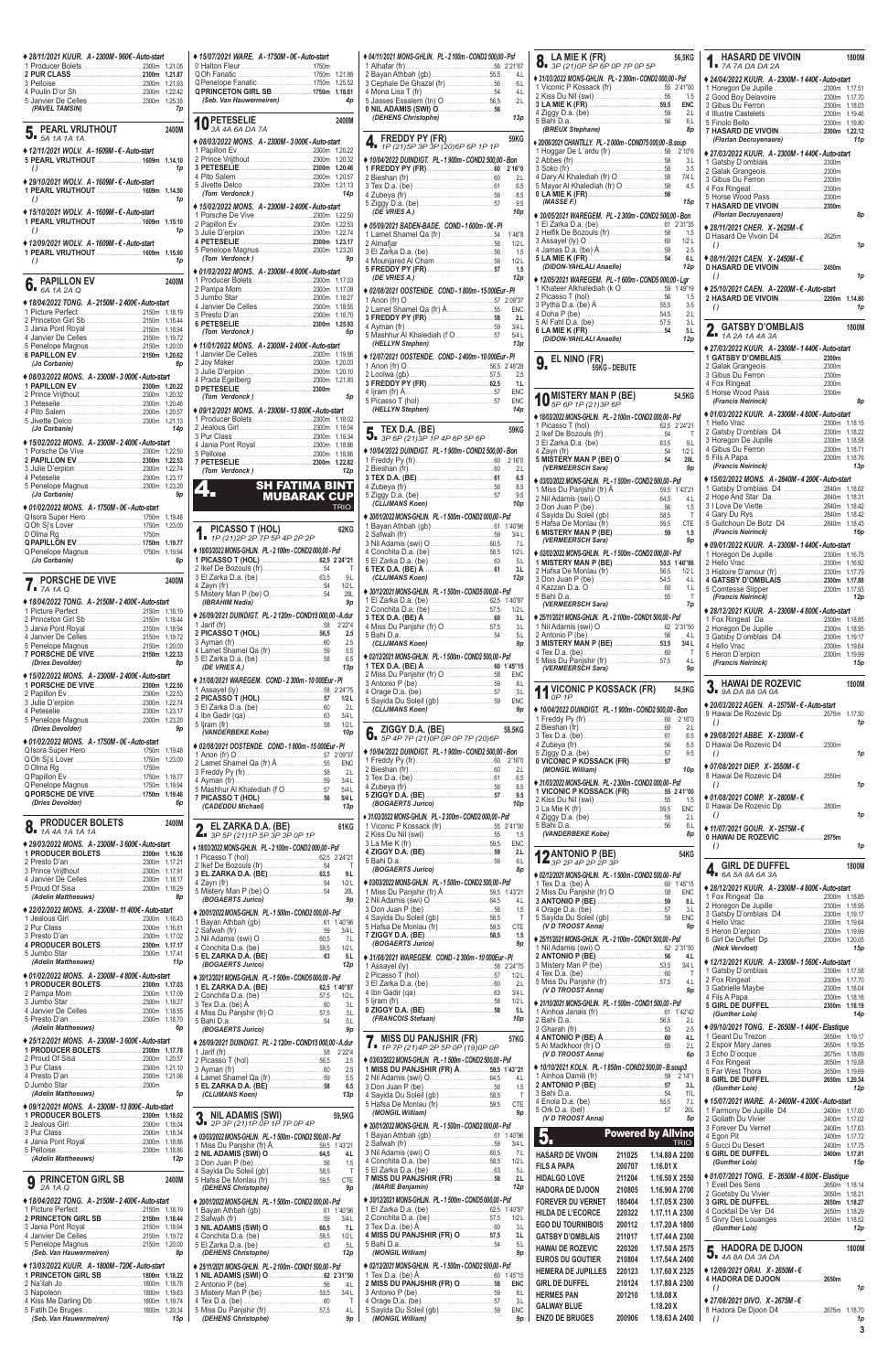**4**

| ♦ 14/08/2021 HYER. X - 2850M - €                                                                                                                                                                                                                                                                                                                                                                                                                                                                                                                    |                    |
|-----------------------------------------------------------------------------------------------------------------------------------------------------------------------------------------------------------------------------------------------------------------------------------------------------------------------------------------------------------------------------------------------------------------------------------------------------------------------------------------------------------------------------------------------------|--------------------|
|                                                                                                                                                                                                                                                                                                                                                                                                                                                                                                                                                     |                    |
| $\theta$                                                                                                                                                                                                                                                                                                                                                                                                                                                                                                                                            | 1p                 |
| ♦ 05/08/2021 CAGN. A-2700M- €-Auto-start<br>3 Hadora De Djoon D4 2700m 1.16.90<br>$\theta$                                                                                                                                                                                                                                                                                                                                                                                                                                                          | 1p                 |
| ♦ 30/07/2021 CAGN. A-2700M- €-Auto-start                                                                                                                                                                                                                                                                                                                                                                                                                                                                                                            |                    |
| $\theta$                                                                                                                                                                                                                                                                                                                                                                                                                                                                                                                                            | 1p                 |
| <b>EUROS DU GOUTIER</b><br>$\int_{\mathsf{B}}$ EURUS $\mathcal{L}_{\mathcal{A}}$ DA 4A DA 4A DA                                                                                                                                                                                                                                                                                                                                                                                                                                                     | 1800M              |
| ♦ 27/03/2022 KUUR. A - 2300M - 960€ - Auto-start                                                                                                                                                                                                                                                                                                                                                                                                                                                                                                    |                    |
|                                                                                                                                                                                                                                                                                                                                                                                                                                                                                                                                                     |                    |
|                                                                                                                                                                                                                                                                                                                                                                                                                                                                                                                                                     |                    |
|                                                                                                                                                                                                                                                                                                                                                                                                                                                                                                                                                     |                    |
| 0 EUROS DU GOUTIER  2300m                                                                                                                                                                                                                                                                                                                                                                                                                                                                                                                           |                    |
| (Joeri De laender)                                                                                                                                                                                                                                                                                                                                                                                                                                                                                                                                  | 12p                |
| ♦ 04/08/2021 WARE. A - 2400M - 4 800€ - Auto-start                                                                                                                                                                                                                                                                                                                                                                                                                                                                                                  |                    |
|                                                                                                                                                                                                                                                                                                                                                                                                                                                                                                                                                     | 1.16.47            |
|                                                                                                                                                                                                                                                                                                                                                                                                                                                                                                                                                     | 1.16.81            |
| 4 EUROS DU GOUTIER  2400m 1.17.54                                                                                                                                                                                                                                                                                                                                                                                                                                                                                                                   |                    |
| (Joeri De laender)                                                                                                                                                                                                                                                                                                                                                                                                                                                                                                                                  | 16p                |
| ♦ 25/07/2021 WARE. A - 2400M - 1 800€ - Auto-start                                                                                                                                                                                                                                                                                                                                                                                                                                                                                                  |                    |
|                                                                                                                                                                                                                                                                                                                                                                                                                                                                                                                                                     |                    |
|                                                                                                                                                                                                                                                                                                                                                                                                                                                                                                                                                     |                    |
|                                                                                                                                                                                                                                                                                                                                                                                                                                                                                                                                                     | 1.18.40            |
|                                                                                                                                                                                                                                                                                                                                                                                                                                                                                                                                                     |                    |
| D EUROS DU GOUTIER  2400m<br>(Joeri De laender)                                                                                                                                                                                                                                                                                                                                                                                                                                                                                                     | 16p                |
| ♦ 15/07/2021 WARE. A - 2400M - 4 200€ - Auto-start                                                                                                                                                                                                                                                                                                                                                                                                                                                                                                  |                    |
| 1 Galaxy Du Neufbois2400m 1.19.25                                                                                                                                                                                                                                                                                                                                                                                                                                                                                                                   |                    |
| 3 Fuchsia De Bellou 2400m                                                                                                                                                                                                                                                                                                                                                                                                                                                                                                                           | 1.19.67<br>1.19.68 |
| 4 EUROS DU GOUTIER  2400m 1.19.73                                                                                                                                                                                                                                                                                                                                                                                                                                                                                                                   |                    |
|                                                                                                                                                                                                                                                                                                                                                                                                                                                                                                                                                     |                    |
| (Joeri De laender)                                                                                                                                                                                                                                                                                                                                                                                                                                                                                                                                  | 15p                |
| ♦ 09/08/2020 WARE. E - 2960M - 1 800€ - Elastique                                                                                                                                                                                                                                                                                                                                                                                                                                                                                                   | 1.19.53            |
| 2 Foxtrot Du Boulay2985m                                                                                                                                                                                                                                                                                                                                                                                                                                                                                                                            | 1.19.26            |
|                                                                                                                                                                                                                                                                                                                                                                                                                                                                                                                                                     |                    |
|                                                                                                                                                                                                                                                                                                                                                                                                                                                                                                                                                     |                    |
| D EUROS DU GOUTIER  2960m<br>(Joeri De laender)                                                                                                                                                                                                                                                                                                                                                                                                                                                                                                     | 12p                |
| <b>HIDALGO LOVE</b>                                                                                                                                                                                                                                                                                                                                                                                                                                                                                                                                 | 1800M              |
| $7.$ DA DA 5A 0A 8A                                                                                                                                                                                                                                                                                                                                                                                                                                                                                                                                 |                    |
|                                                                                                                                                                                                                                                                                                                                                                                                                                                                                                                                                     |                    |
|                                                                                                                                                                                                                                                                                                                                                                                                                                                                                                                                                     |                    |
|                                                                                                                                                                                                                                                                                                                                                                                                                                                                                                                                                     | 1.17.51<br>1.17.70 |
|                                                                                                                                                                                                                                                                                                                                                                                                                                                                                                                                                     |                    |
|                                                                                                                                                                                                                                                                                                                                                                                                                                                                                                                                                     | 1.19.46<br>1.19.80 |
|                                                                                                                                                                                                                                                                                                                                                                                                                                                                                                                                                     |                    |
| (Lode Pattyn)                                                                                                                                                                                                                                                                                                                                                                                                                                                                                                                                       | 11 <sub>p</sub>    |
|                                                                                                                                                                                                                                                                                                                                                                                                                                                                                                                                                     |                    |
|                                                                                                                                                                                                                                                                                                                                                                                                                                                                                                                                                     | 1.15.60            |
|                                                                                                                                                                                                                                                                                                                                                                                                                                                                                                                                                     | 1.15.68            |
|                                                                                                                                                                                                                                                                                                                                                                                                                                                                                                                                                     | 1.15.79            |
|                                                                                                                                                                                                                                                                                                                                                                                                                                                                                                                                                     |                    |
| (Michel Bizoux)                                                                                                                                                                                                                                                                                                                                                                                                                                                                                                                                     | 15p                |
|                                                                                                                                                                                                                                                                                                                                                                                                                                                                                                                                                     |                    |
| $\theta$                                                                                                                                                                                                                                                                                                                                                                                                                                                                                                                                            | 1p                 |
|                                                                                                                                                                                                                                                                                                                                                                                                                                                                                                                                                     |                    |
|                                                                                                                                                                                                                                                                                                                                                                                                                                                                                                                                                     | 1.16.03            |
|                                                                                                                                                                                                                                                                                                                                                                                                                                                                                                                                                     | 1.16.43<br>1.16.62 |
|                                                                                                                                                                                                                                                                                                                                                                                                                                                                                                                                                     | 1.16.70            |
|                                                                                                                                                                                                                                                                                                                                                                                                                                                                                                                                                     | 1.16.83            |
| (Michel Bizoux)                                                                                                                                                                                                                                                                                                                                                                                                                                                                                                                                     | 14p                |
|                                                                                                                                                                                                                                                                                                                                                                                                                                                                                                                                                     |                    |
| $\theta$                                                                                                                                                                                                                                                                                                                                                                                                                                                                                                                                            | 1p                 |
| <b>FILS A PAPA</b>                                                                                                                                                                                                                                                                                                                                                                                                                                                                                                                                  | 1800M              |
|                                                                                                                                                                                                                                                                                                                                                                                                                                                                                                                                                     |                    |
| ◆ 24/04/2022 KUUR. A - 2300M - 1 440€ - Auto-start<br>D HIDALGO LOVE  2300m<br>♦ 14/12/2021 MONS. A - 2300M - 6 000€ - Auto-start<br>3 Flash Du Condroz Dp 2300m<br>5 Green Du Pommereux2300m 1.16.09<br>◆ 04/12/2021 REIM. X - 2550M - €<br>5 Hidalgo Love D4 2550m 1.16.50<br>◆ 10/11/2021 MONS. A - 2300M - 4 200€ - Auto-start<br>5 Furac De Valforg Da 2300m<br>0 HIDALGO LOVE  2300m<br>◆ 03/10/2021 LAON. X-2850M-€<br>8 Hidalgo Love D4 2850m 1.21.90<br>$\sum_{\text{BA 5A 6A 3A 4A}}$<br>♦ 02/04/2022 TONG. A - 1609M - 720€ - Auto-start |                    |
|                                                                                                                                                                                                                                                                                                                                                                                                                                                                                                                                                     | 1.16.78<br>1.16.91 |
|                                                                                                                                                                                                                                                                                                                                                                                                                                                                                                                                                     | 1.17.22            |
|                                                                                                                                                                                                                                                                                                                                                                                                                                                                                                                                                     | 1.17.40<br>1.17.60 |
|                                                                                                                                                                                                                                                                                                                                                                                                                                                                                                                                                     | 1.17.99            |
| (Tom Engelen)                                                                                                                                                                                                                                                                                                                                                                                                                                                                                                                                       | 12p                |
| ◆ 01/03/2022 KUUR. A - 2300M - 4 800€ - Auto-start                                                                                                                                                                                                                                                                                                                                                                                                                                                                                                  |                    |
|                                                                                                                                                                                                                                                                                                                                                                                                                                                                                                                                                     |                    |

| /2022 MONS. A-2300M-3000€-Auto-start                                   |                    | 13 <sub>l</sub>        |
|------------------------------------------------------------------------|--------------------|------------------------|
| co De Brucom 2300m                                                     | 1.17.66            |                        |
| DU TOURNIBOIS  2300m                                                   | 1.17.82            | $* 14/1$               |
|                                                                        | 1.17.98            | 1 Fox<br>2 Gat         |
| es Willems)                                                            | 1.18.28<br>13p     | 3 Egla                 |
|                                                                        |                    | 4 Heli                 |
| /2022 KUUR.  A - 2300M - 840€ - Auto-start                             |                    | 5 Gai<br><b>DENZ</b>   |
|                                                                        |                    | (Se                    |
|                                                                        |                    | $* 01/11$              |
| er Loser Hd 2300m                                                      |                    | 1 Gar                  |
| DU TOURNIBOIS  2300m                                                   |                    | 2 Fox                  |
| es Willems)                                                            | 13p                | 3 Har<br>4 Esp         |
| /2022 KUUR. A - 2300M - 1 440€ - Auto-start                            |                    | 5 Gat                  |
|                                                                        |                    | <b>DENZ</b>            |
|                                                                        | 1.16.92            | (Ju                    |
| sby D'omblais 2300m                                                    | 1.17.88            | $*17/1$                |
|                                                                        | 1.17.93            | 1 Hor                  |
| DU TOURNIBOIS  2300m<br>es Willems)                                    | 12p                | 2 Her<br>3 For         |
| /2021 KUUR. A-2300M-4800€-Auto-start                                   |                    | 4 Hor                  |
|                                                                        | 1.18.85            | 5 Gai                  |
| egon De Jupille 2300m                                                  | 1.18.95            | <b>DENZ</b><br>(Ju     |
| by D'omblais D4 2300m                                                  | 1.19.17<br>1.19.64 | $* 03/10$              |
|                                                                        | 1.19.99            | 1 Gar                  |
| DU TOURNIBOIS  2300m                                                   |                    | 2 Her                  |
| es Willems)                                                            | 15p                | 3 Hor                  |
|                                                                        |                    | 4 Gat<br>5 Glo         |
| <b>IEMERA DE JUPILLES</b><br>A 8A DA 5A 7A                             | 1800M              | 6 ENZ                  |
| /2022 CHAL.  X - 2925M - €                                             |                    | (Se                    |
| IERA DE JUPILLES  2925m                                                |                    | $* 23/0$               |
|                                                                        | 1p                 | 1 Nev                  |
| /2022 TOUL. X-2325M-€                                                  |                    | 2 Mis                  |
| IERA DE JUPILLES  2325m 1.17.60                                        |                    | 3 Lars<br>4 ENZ        |
|                                                                        | 1p                 | 5 Niks                 |
| /2022 BORD. X-2650M-€                                                  |                    | (Fra                   |
| IERA DE JUPILLES  2650m                                                |                    |                        |
|                                                                        | 1p                 | $\mathbf{14}^{\prime}$ |
| /2021 CHAT. X - 2400M - €                                              |                    |                        |
| IERA DE JUPILLES  2400m 1.18.40                                        | 1p                 | $*17/1$                |
| /2021 NANC. X-2600M-€                                                  |                    | 1 Hor<br>2 Her         |
|                                                                        |                    |                        |
|                                                                        |                    | 3 For                  |
| IERA DE JUPILLES  2600m 1.19.50                                        | 1p                 | 4 Hor                  |
|                                                                        |                    | 5 Gai                  |
| OREVER DU VERNET                                                       | 1800M              | 6 HEF<br>(Gr           |
| 'A 0A 3A DA 3A                                                         |                    |                        |
| /2022 KUUR. A - 2300M - 1 440€ - Auto-start                            |                    | $* 03/10$<br>1 Gar     |
| o Vrac 2300m                                                           | 1.16.75<br>1.16.92 | 2 HEF                  |
| pire D'amour (fr) 2300m                                                | 1.17.79            | 3 Hor                  |
|                                                                        | 1.17.88            | 4 Gat<br>5 Glo         |
|                                                                        | 1.17.93<br>1.19.30 | (Gr                    |
| EVER DU VERNET 2300m<br>ohael Depuydt)                                 | 12p                | $*22/0$                |
| /2021 KUUR. A-2300M-4 800€-Auto-start                                  |                    | 8 HER                  |
|                                                                        | 1.18.85            | ()                     |
|                                                                        | 1.18.95            | $*25/0$                |
| sby D'omblais D42300m                                                  | 1.19.17<br>1.19.64 | 6 HEF                  |
|                                                                        | 1.19.99            | $\theta$               |
| <b>IEVER DU VERNET 2300m</b>                                           |                    | $* 13/0$               |
| ohael Depuydt)                                                         | 15p                | 5 HEF<br>$\theta$      |
| /2021 KUUR. A-2300M-1560€-Auto-start                                   |                    |                        |
| ey Du Rafhay 2300m 1.19.90                                             | 1.20.09            |                        |
| EVER DU VERNET 2300m                                                   | 1.20.26            | 15 <sub>o</sub>        |
|                                                                        | 1.20.27            | $*17/10$               |
| chael Depuydt)                                                         | 1.20.28<br>16p     | 1 Hor                  |
|                                                                        |                    | 2 Her<br>3 For         |
| /2021 KUUR. A-2300M-1 200€-Auto-start<br>egon De Jupille 2300m 1.18.44 |                    | 4 Hor                  |
| Jl Lasido Primo 2300m                                                  | 1.19.06            | 5 Gai                  |
|                                                                        | 1.19.43            | 0 GAI<br>(Ro           |
| oir Mary Janes 2300m                                                   | 1.19.32<br>1.19.69 |                        |
| EVER DU VERNET 2300m                                                   |                    | $*03/10$<br>1 Gar      |
| ohael Depuydt)                                                         | 13p                | 2 Her                  |
| /2021 KUUR. A - 2300M - 1 560€ - Auto-start                            |                    | 3 Hor                  |
| egon De Jupille 2300m                                                  | 1.17.17<br>1.17.83 | 4 Gat<br>5 Glo         |
| EVER DU VERNET 2300m                                                   | 1.18.13            | 0 GAI                  |
| e Wood Pass2300m                                                       | 1.18.31            | (Jo                    |
| lard Du Maine2300m<br>ohael Depuydt)                                   | 1.18.70<br>13p     | $*25/1$                |
|                                                                        |                    | 0 GAI                  |
| <b>IILDA DE L'ECORCE</b>                                               | 1800M              | $\theta$               |
| <b>A 7A 0A 0A 0A</b>                                                   |                    | $*11/10$               |
| /2022 KUUR. A - 2300M - 840€ - Auto-start                              |                    | 6 GAI<br>$\theta$      |
|                                                                        | 1.18.00            | $* 28/0$               |
|                                                                        | 1.18.02<br>1.18.19 | 0 GAI                  |
|                                                                        | 1.18.79<br>1.19.04 | $\theta$               |

| ◆ 14/08/2021 HYER. X - 2850M - €                                                                                                                                                                                                 | ♦ 05/04/2022 MONS. A - 2300M - 3 000€ - Auto-start                        | <b>13</b> ENZO DE BRUGES<br>13 DA DA DA 6A 4A                                                                                                  | ◆ 28/12/2021 KUUR. A - 2300M - 960€ - Auto-start                                       | ◆ 13/03/2022 KUUR. A - 1800M - 720€ - Auto-start                                 |
|----------------------------------------------------------------------------------------------------------------------------------------------------------------------------------------------------------------------------------|---------------------------------------------------------------------------|------------------------------------------------------------------------------------------------------------------------------------------------|----------------------------------------------------------------------------------------|----------------------------------------------------------------------------------|
| D Hadora De Djoon D4 2850m<br>1p                                                                                                                                                                                                 |                                                                           |                                                                                                                                                |                                                                                        |                                                                                  |
| $\left( \right)$                                                                                                                                                                                                                 | 3 EGO DU TOURNIBOIS  2300m 1.17.82                                        | ♦ 14/11/2021 KUUR. A - 2300M - 1 200€ - Auto-start                                                                                             |                                                                                        |                                                                                  |
| ♦ 05/08/2021 CAGN. A-2700M- €-Auto-start<br>3 Hadora De Djoon D4 2700m 1.16.90                                                                                                                                                   |                                                                           |                                                                                                                                                |                                                                                        |                                                                                  |
| 1p<br>$\left( \right)$                                                                                                                                                                                                           | (Gilles Willems)<br>13p                                                   |                                                                                                                                                |                                                                                        |                                                                                  |
| ♦ 30/07/2021 CAGN. A-2700M- €-Auto-start                                                                                                                                                                                         | ◆ 27/03/2022 KUUR. A - 2300M - 840€ - Auto-start                          | 5 Gaillard Du Maine2300m 1.18.85                                                                                                               | (Kristof Depuydt)<br>14p                                                               | (Tom Verdonck)<br>15p                                                            |
| $\left( \right)$<br>1p                                                                                                                                                                                                           |                                                                           | D ENZO DE BRUGES  2300m                                                                                                                        | ◆ 28/11/2021 KUUR. A - 2300M - 720€ - Auto-start                                       | ◆ 28/08/2021 TONG. A - 1750M - 0€ - Auto-start                                   |
|                                                                                                                                                                                                                                  |                                                                           | (Seb. Van Hauwermeiren)<br>14 <sub>p</sub>                                                                                                     |                                                                                        | Qlce Man De Chimay 1750m 1.21.64                                                 |
| <b>6.</b> EUROS DU GOUTIER $\frac{1}{2}$<br>1800M                                                                                                                                                                                |                                                                           | ♦ 01/11/2021 TONG. A - 2650M - 1 440€ - Auto-start                                                                                             |                                                                                        |                                                                                  |
|                                                                                                                                                                                                                                  |                                                                           |                                                                                                                                                |                                                                                        |                                                                                  |
| ◆ 27/03/2022 KUUR. A - 2300M - 960€ - Auto-start                                                                                                                                                                                 | 6 EGO DU TOURNIBOIS  2300m<br>13p                                         |                                                                                                                                                |                                                                                        |                                                                                  |
|                                                                                                                                                                                                                                  | (Gilles Willems)                                                          |                                                                                                                                                | (Kristof Depuydt)<br>15p                                                               | (Benoit Onghena)<br>8p                                                           |
|                                                                                                                                                                                                                                  | ◆ 09/01/2022 KUUR. A - 2300M - 1 440€ - Auto-start                        |                                                                                                                                                | ◆ 13/06/2021 WARE. A-1750M-0€-Auto-start                                               |                                                                                  |
|                                                                                                                                                                                                                                  |                                                                           | (Jules Van den Putte)<br>15p                                                                                                                   |                                                                                        | <b>Q</b> IMAGINE PONT ROYAL<br>2400N<br>$\overline{O}$ <b>DADADA 8ADA</b>        |
| 0 EUROS DU GOUTIER 2300m                                                                                                                                                                                                         |                                                                           |                                                                                                                                                |                                                                                        | ♦ 12/04/2022 MONS. A - 2300M - 3 000€ - Auto-start                               |
| (Joeri De laender)<br>12p                                                                                                                                                                                                        |                                                                           | ◆ 17/10/2021 KUUR. A - 2300M - 1 560€ - Auto-start                                                                                             | (Kristof Depuydt)<br>3p                                                                |                                                                                  |
| ◆ 04/08/2021 WARE. A - 2400M - 4 800€ - Auto-start                                                                                                                                                                               | 0 EGO DU TOURNIBOIS  2300m                                                |                                                                                                                                                |                                                                                        | 2 Image De Balade Dp 2300m 1.17.15                                               |
|                                                                                                                                                                                                                                  | (Gilles Willems)<br>12p                                                   | 3 Forever Du Vernet 2300m 1.18.13                                                                                                              | <b>2.</b> $_{\odot}$ OSCAR ZWARTLAND<br>2400M                                          |                                                                                  |
|                                                                                                                                                                                                                                  | ♦ 28/12/2021 KUUR. A - 2300M - 4 800€ - Auto-start                        |                                                                                                                                                |                                                                                        |                                                                                  |
| 4 EUROS DU GOUTIER  2400m 1.17.54                                                                                                                                                                                                |                                                                           |                                                                                                                                                | ♦ 30/11/2021 MONS. A - 1750M - 0€ - Auto-start                                         | 0 IMAGINE PONT ROYAL  2300m<br>15p<br>(Guy Vandeneycken )                        |
|                                                                                                                                                                                                                                  |                                                                           | (Jules Van den Putte)<br>13p                                                                                                                   | D In Love Du Large 1750m                                                               |                                                                                  |
| (Joeri De laender)<br>16 <sub>p</sub>                                                                                                                                                                                            |                                                                           | ♦ 03/10/2021 KUUR. A - 2300M - 1 560€ - Auto-start                                                                                             |                                                                                        | ♦ 31/10/2021 LACA, A-2700M- €-Auto-start<br><b>D IMAGINE PONT ROYAL  2700m</b>   |
| ◆ 25/07/2021 WARE. A - 2400M - 1 800€ - Auto-start                                                                                                                                                                               | 0 EGO DU TOURNIBOIS  2300m                                                |                                                                                                                                                | QOSCAR ZWARTLAND  1750m 1.21.95                                                        | $\left( \right)$<br>1 <sub>p</sub>                                               |
|                                                                                                                                                                                                                                  | (Gilles Willems)<br>15р                                                   | 3 Horegon De Jupille 2300m 1.21.30                                                                                                             | 6p                                                                                     | ♦ 03/10/2021 LAON. X - 2850M - $€$                                               |
|                                                                                                                                                                                                                                  |                                                                           |                                                                                                                                                | (Dries Devolder)                                                                       | D IMAGINE PONT ROYAL  2850m                                                      |
|                                                                                                                                                                                                                                  | <b>10 HEMERA DE JUPILLES</b><br>1800M                                     |                                                                                                                                                | 2 IVADESTA<br>2400M                                                                    | 1 <sub>p</sub><br>$\left( \right)$                                               |
| D EUROS DU GOUTIER  2400m                                                                                                                                                                                                        |                                                                           | (Seb. Van Hauwermeiren)<br>15p                                                                                                                 | $\overline{\mathbf{J}}$ DA DA 8A DA DA                                                 | ♦ 09/09/2021 LETO. $X - 2100M - \epsilon$<br>8 IMAGINE PONT ROYAL  2100m 1.20.20 |
| 16p<br>(Joeri De laender)                                                                                                                                                                                                        | ♦ 13/02/2022 CHAL. X-2925M-€<br>D HEMERA DE JUPILLES  2925m               | ◆ 23/08/2021 OOST. A - 2300M - 1 440€ - Auto-start                                                                                             | ♦ 04/01/2022 MONS. A - 2300M - 5 040€ - Auto-start                                     | $\left( \right)$<br>1p                                                           |
| ◆ 15/07/2021 WARE. A-2400M-4 200€-Auto-start                                                                                                                                                                                     | 1p<br>$\left( \right)$                                                    |                                                                                                                                                |                                                                                        | ◆ 23/05/2021 LETO. $X - 2100M - \epsilon$                                        |
|                                                                                                                                                                                                                                  | ◆ 23/01/2022 TOUL. $X - 2325M - \epsilon$                                 |                                                                                                                                                |                                                                                        | D IMAGINE PONT ROYAL  2100m                                                      |
|                                                                                                                                                                                                                                  | 8 HEMERA DE JUPILLES  2325m 1.17.60                                       |                                                                                                                                                |                                                                                        | 1 <sub>p</sub><br>$\left( \right)$                                               |
| 4 EUROS DU GOUTIER  2400m 1.19.73                                                                                                                                                                                                | $\left( \right)$<br>1p                                                    |                                                                                                                                                |                                                                                        | <b>9</b> OFREDO HS<br>2400N                                                      |
| (Joeri De laender)<br>15p                                                                                                                                                                                                        | ♦ 12/01/2022 BORD. X - 2650M - €<br>D HEMERA DE JUPILLES  2650m           | (Francis Neirinck)<br>14p                                                                                                                      | (Christophe Foucart)<br>16p                                                            | 6A 7A 6A 0A 5A                                                                   |
| ♦ 09/08/2020 WARE. E - 2960M - 1 800€ - Elastique                                                                                                                                                                                | $\left( \right)$<br>1p                                                    | 1800M                                                                                                                                          | ♦ 12/09/2021 LAON. X - 2850M - €                                                       | ♦ 28/11/2021 KUUR. A - 2300M - 720€ - Auto-start                                 |
|                                                                                                                                                                                                                                  | ♦ 05/12/2021 CHAT. $X - 2400M - \epsilon$                                 | <b>14 HERMES PAN</b><br><b>14</b> 6A 2A 8A 6A 5A                                                                                               | 1 <sub>D</sub><br>$\left( \right)$                                                     | 1 Olympic De Logis 2300m 1.21.36                                                 |
|                                                                                                                                                                                                                                  | 5 HEMERA DE JUPILLES  2400m 1.18.40                                       | ◆ 17/10/2021 KUUR. A - 2300M - 1 560€ - Auto-start                                                                                             | ◆ 15/08/2021 SAIN. E - 2625M - € - Elastique                                           |                                                                                  |
|                                                                                                                                                                                                                                  | $\left( \right)$<br>1p                                                    |                                                                                                                                                |                                                                                        |                                                                                  |
|                                                                                                                                                                                                                                  | ◆ 21/11/2021 NANC. X - 2600M - $€$<br>7 HEMERA DE JUPILLES  2600m 1.19.50 |                                                                                                                                                | $\left( \right)$<br>1p                                                                 |                                                                                  |
| D EUROS DU GOUTIER  2960m<br>12p<br>(Joeri De laender)                                                                                                                                                                           | 1 <sub>p</sub><br>$\left( \right)$                                        | 4 Horse Wood Pass2300m 1.18.31                                                                                                                 | ◆ 29/07/2021 MONS. A - 2300M - 1 800€ - Auto-start                                     | (Jo Corbanie)<br>15p                                                             |
|                                                                                                                                                                                                                                  |                                                                           |                                                                                                                                                |                                                                                        | ◆ 19/10/2021 MONS. A - 2300M - 1 800€ - Auto-start                               |
| 1800M<br><b>HIDALGO LOVE</b>                                                                                                                                                                                                     | <b>11 FOREVER DU VERNET</b><br>1800M                                      | (Gregory Celis)<br>13p                                                                                                                         |                                                                                        |                                                                                  |
| $\blacksquare$ $\blacksquare$ $\blacksquare$ $\blacksquare$ $\blacksquare$ $\blacksquare$ $\blacksquare$ $\blacksquare$ $\blacksquare$ $\blacksquare$ $\blacksquare$ $\blacksquare$ $\blacksquare$ $\blacksquare$ $\blacksquare$ |                                                                           | ♦ 03/10/2021 KUUR. A - 2300M - 1 560€ - Auto-start                                                                                             |                                                                                        |                                                                                  |
| ♦ 24/04/2022 KUUR. A - 2300M - 1 440€ - Auto-start                                                                                                                                                                               | ♦ 09/01/2022 KUUR. A - 2300M - 1 440€ - Auto-start                        |                                                                                                                                                |                                                                                        | 2300m 1.19.46                                                                    |
|                                                                                                                                                                                                                                  |                                                                           |                                                                                                                                                | (Geoffrey Lermusiaux)<br>13p                                                           |                                                                                  |
|                                                                                                                                                                                                                                  |                                                                           |                                                                                                                                                | ◆ 08/05/2021 MONS. A - 2300M - 720€ - Auto-start                                       | (Jan Campe)<br>13p                                                               |
|                                                                                                                                                                                                                                  |                                                                           |                                                                                                                                                |                                                                                        | ◆ 03/10/2021 KUUR. A - 2300M - 960€ - Auto-start                                 |
|                                                                                                                                                                                                                                  | 8 FOREVER DU VERNET 2300m 1.19.30                                         | (Gregory Celis) <b>State State State State</b><br>15p                                                                                          |                                                                                        |                                                                                  |
| (Lode Pattyn)<br>11p                                                                                                                                                                                                             | (Raphael Depuydt)<br>12p                                                  | ♦ 22/08/2021 LAFE. X - 2750M - €                                                                                                               |                                                                                        |                                                                                  |
| ♦ 14/12/2021 MONS. A - 2300M - 6 000€ - Auto-start                                                                                                                                                                               | ◆ 28/12/2021 KUUR. A - 2300M - 4 800€ - Auto-start                        | $\left( \right)$<br>1p                                                                                                                         |                                                                                        |                                                                                  |
|                                                                                                                                                                                                                                  |                                                                           | $\triangle$ 25/07/2021 VITT. X - 2700M - €                                                                                                     | (Christophe Foucart)<br>8p                                                             |                                                                                  |
|                                                                                                                                                                                                                                  |                                                                           |                                                                                                                                                |                                                                                        | (Jan Campe)<br>11p                                                               |
|                                                                                                                                                                                                                                  |                                                                           | $\left( \right)$<br>1p                                                                                                                         | $\mathbf{4.}$ IDEE SPECIALE<br>2400M                                                   | ◆ 26/08/2021 MONS. A - 2300M - 1 800€ - Auto-start                               |
| 5 Green Du Pommereux2300m 1.16.09                                                                                                                                                                                                |                                                                           | ♦ 13/06/2021 LETO. X - 2600M - €                                                                                                               |                                                                                        |                                                                                  |
| (Michel Bizoux)<br>15p                                                                                                                                                                                                           | (Raphael Depuydt)<br>15p                                                  |                                                                                                                                                | ◆ 20/02/2022 KUUR. A - 1800M - 720€ - Auto-start<br>1 One Million Dollar 1800m 1.18.91 |                                                                                  |
| ♦ 04/12/2021 REIM. $X - 2550M - \epsilon$                                                                                                                                                                                        | ◆ 28/11/2021 KUUR. A - 2300M - 1 560€ - Auto-start                        | 1 <sub>D</sub><br>$\left( \right)$                                                                                                             |                                                                                        |                                                                                  |
|                                                                                                                                                                                                                                  |                                                                           | 1800M                                                                                                                                          |                                                                                        |                                                                                  |
| $\left( \right)$<br>1p                                                                                                                                                                                                           |                                                                           | <b>15 GALWAY BLUE</b><br><b>15</b> 0A 0A 0A 6A 0A                                                                                              |                                                                                        | (Jan Campe)<br>13p                                                               |
| ♦ 10/11/2021 MONS. A - 2300M - 4 200€ - Auto-start                                                                                                                                                                               |                                                                           | ◆ 17/10/2021 KUUR. A - 2300M - 1 560€ - Auto-start                                                                                             | 8 IDEE SPECIALE  1800m 1.21.15                                                         | ◆ 02/08/2021 OOST. A - 2450M - 1 200€ - Auto-start                               |
|                                                                                                                                                                                                                                  | (Raphael Depuydt)<br>16p                                                  | 1 Horegon De Jupille 2300m 1.17.17                                                                                                             | (Nico Dhaenens)<br>16p                                                                 |                                                                                  |
|                                                                                                                                                                                                                                  | ◆ 14/11/2021 KUUR. A - 2300M - 1 200€ - Auto-start                        |                                                                                                                                                | ♦ 07/02/2022 MONS. A - 1750M - 0€ - Auto-start                                         |                                                                                  |
|                                                                                                                                                                                                                                  |                                                                           |                                                                                                                                                |                                                                                        |                                                                                  |
|                                                                                                                                                                                                                                  |                                                                           |                                                                                                                                                | (Nico Dhaenens)<br>2p                                                                  | (Jan Campe)<br>8p                                                                |
| 14 <sub>D</sub><br>(Michel Bizoux)                                                                                                                                                                                               |                                                                           | (Roel Selderslaghs)<br>13р                                                                                                                     |                                                                                        |                                                                                  |
| ♦ 03/10/2021 LAON. X - 2850M - €                                                                                                                                                                                                 |                                                                           | ◆ 03/10/2021 KUUR. A - 2300M - 1 560€ - Auto-start                                                                                             | $\overline{5}$ . OH SJ'S LOVER<br>2400M<br>$J_{I}$ DA DA Q                             | $10^{ORLY}$ JET<br>2400N                                                         |
| $\left( \right)$<br>1p                                                                                                                                                                                                           | D FOREVER DU VERNET 2300m<br>(Raphael Depuydt)<br>13p                     |                                                                                                                                                | ♦ 18/04/2022 TONG. A - 2150M - 720€ - Auto-start                                       | ♦ 12/04/2022 MONS. A - 2300M - 3 000€ - Auto-start                               |
|                                                                                                                                                                                                                                  | ◆ 17/10/2021 KUUR. A - 2300M - 1 560€ - Auto-start                        |                                                                                                                                                |                                                                                        | 1 It's Me Dieschoot D42300m 1.16.46                                              |
| <b>8.</b> FILS A PAPA $8A 5A 6A 3A 4A$<br>1800M                                                                                                                                                                                  |                                                                           |                                                                                                                                                |                                                                                        | 2 Image De Balade Dp 2300m 1.17.15                                               |
|                                                                                                                                                                                                                                  |                                                                           |                                                                                                                                                |                                                                                        |                                                                                  |
| ♦ 02/04/2022 TONG. A - 1609M - 720€ - Auto-start                                                                                                                                                                                 | 3 FOREVER DU VERNET 2300m 1.18.13                                         | (Johan Kindt)<br>15p                                                                                                                           |                                                                                        |                                                                                  |
|                                                                                                                                                                                                                                  |                                                                           | ◆ 25/10/2020 LEMO. E - 2675M - € - Elastique                                                                                                   | (Seb. Van Hauwermeiren)                                                                | (Marnix De Groote)<br>15p                                                        |
|                                                                                                                                                                                                                                  | (Raphael Depuydt)<br>13p                                                  |                                                                                                                                                | 9p                                                                                     | ◆ 23/05/2021 WARE. A - 1750M - 0€ - Auto-start                                   |
|                                                                                                                                                                                                                                  | 1800M                                                                     | 1p<br>$\left( \right)$                                                                                                                         | ◆ 02/04/2022 TONG. A - 2150M - 720€ - Auto-start                                       | (Geoffrey Lermusiaux)<br>1 <sub>p</sub>                                          |
|                                                                                                                                                                                                                                  | <b>12 HILDA DE L'ECORCE</b>                                               | ♦ 11/10/2020 LISI. E - 2725M - € - Elastique                                                                                                   |                                                                                        |                                                                                  |
| (Tom Engelen)<br>12p                                                                                                                                                                                                             | ◆ 24/04/2022 KUUR. A - 2300M - 840€ - Auto-start                          | $\left( \right)$<br>1p                                                                                                                         | 4 Ozzy O<br>$2150m$ $1.23.56$                                                          | <b>11 OLYVE D'ERPION</b><br>2400N                                                |
| ♦ 01/03/2022 KUUR. A - 2300M - 4 800€ - Auto-start<br>1 Hello Vrac.                                                                                                                                                              |                                                                           | ◆ 28/09/2020 CAEN. E - 2450M - € - Elastique                                                                                                   |                                                                                        | ♦ 12/07/2021 OOST. A - 2050M - 1 200€ - Auto-start                               |
|                                                                                                                                                                                                                                  |                                                                           |                                                                                                                                                | (Marnix De Groote)<br>9p                                                               |                                                                                  |
| 3 Horegon De Jupille 2300m 1.18.58                                                                                                                                                                                               |                                                                           | $\left( \right)$<br>1p                                                                                                                         |                                                                                        |                                                                                  |
|                                                                                                                                                                                                                                  |                                                                           | 6.<br><b>Powered by Del-Sport</b>                                                                                                              | ♦ 01/02/2022 MONS. A - 1750M - 0€ - Auto-start<br>QIsora Super Hero 1750m 1.19.48      |                                                                                  |
| (Tom Engelen)<br>13p                                                                                                                                                                                                             | 14p<br>(Guy Vandeneycken)                                                 |                                                                                                                                                |                                                                                        |                                                                                  |
| ♦ 06/02/2022 KUUR. A - 2300M - 1 440€ - Auto-start                                                                                                                                                                               | ◆ 22/03/2022 MONS. A - 2300M - 3 000€ - Auto-start                        | ORLY JET<br>220412 1.17.25 A 2300                                                                                                              |                                                                                        | (Jean Ernotte)<br>11 p                                                           |
| $2300m$ 1.17.86<br>1 Hello Vrac.                                                                                                                                                                                                 | 1 Hold Up Du Thenney 2300m 1.16.35                                        | 1.19.03 A 2300<br><b>OURAGAN DES ILES</b><br>220322                                                                                            |                                                                                        | ◆ 17/05/2021 WARE. A - 2400M - 960€ - Auto-start                                 |
|                                                                                                                                                                                                                                  | 3 Imaker<br>2300m 1.16.58                                                 | OFREDO HS<br>211019<br>1.19.69 A 2300                                                                                                          | (Marnix De Groote)<br>6p                                                               |                                                                                  |
| 4 Horegon De Jupille                                                                                                                                                                                                             |                                                                           | <b>OASIS</b><br>220104<br>1.19.70 A 2300                                                                                                       | <b>ONLY FEARLESS</b><br>2400M                                                          | 2 Oyess Lj<br>2400m 1.21.00<br>2400m 1.21.14                                     |
|                                                                                                                                                                                                                                  | 7 HILDA DE L'ECORCE 2300m 1.17.11                                         | <b>IMAGINE PONT ROYAL</b><br>201006<br>1.20.02 S 2000                                                                                          | $6.$ ONLT                                                                              |                                                                                  |
| (Tom Engelen)<br>10p                                                                                                                                                                                                             | (Guy Vandeneycken)<br>11 <sub>p</sub>                                     | <b>OBANA ST</b><br>1.20.49 A 1750<br>210613                                                                                                    | ♦ 28/09/2021 MONS. A - 2300M - 3 000€ - Auto-start                                     | 5 Oana Ter Maerel<br>6 OLYVE D'ERPION  2400m 1.23.12                             |
| ♦ 23/01/2022 KUUR. A - 2300M - 1 440€ - Auto-start                                                                                                                                                                               | ♦ 12/12/2021 KUUR. A - 2300M - 1 560€ - Auto-start                        | <b>IVADESTA</b><br>210815<br>1.20.80 E 2625                                                                                                    |                                                                                        | (Jean Ernotte)<br>10p                                                            |
| 1 Fox Ringeat                                                                                                                                                                                                                    |                                                                           | <b>ONLY FEARLESS</b><br>1.21.00 A 1750<br>210911                                                                                               | .2300m 1.18.84                                                                         | ♦ 01/05/2021 WARE. A - 2400M - 960€ - Auto-start                                 |
|                                                                                                                                                                                                                                  |                                                                           | <b>IDEE SPECIALE</b><br>220220<br>1.21.15 A 1800                                                                                               |                                                                                        |                                                                                  |
|                                                                                                                                                                                                                                  | 4 Fils A Papa 200 2300 m 1.18.16                                          | <b>ICARE ELJI</b><br>211110<br>1.21.68 A 1750                                                                                                  |                                                                                        |                                                                                  |
| (Tom Engelen)<br>11 p                                                                                                                                                                                                            | 0 HILDA DE L'ECORCE 2300m                                                 | <b>OSCAR ZWARTLAND</b><br>211130<br>1.21.95 A 1750                                                                                             | (Sidney Van Den Brande)<br>16p                                                         |                                                                                  |
| ♦ 12/12/2021 KUUR. A - 2300M - 1 560€ - Auto-start                                                                                                                                                                               | (Guy Vandeneycken)<br>14p                                                 | <b>ORIGETTI</b><br>211101<br>1.22.33 A 2150                                                                                                    | ♦ 11/09/2021 MONS. A - 1750M - 0€ - Auto-start                                         |                                                                                  |
|                                                                                                                                                                                                                                  | ♦ 28/11/2021 KUUR. A - 2300M - 1 560€ - Auto-start                        | OH SJ'S LOVER<br>220201<br>1.23.00 A 1750                                                                                                      |                                                                                        | (Hanna Huygens)<br>9p                                                            |
|                                                                                                                                                                                                                                  |                                                                           | <b>OLYVE D'ERPION</b><br>210517<br>1.23.13 A 2400                                                                                              |                                                                                        | ♦ 24/04/2021 TONG. A - 2150M - 720€ - Auto-start                                 |
|                                                                                                                                                                                                                                  |                                                                           | <b>OUFTY</b><br>210828<br>1.23.70 A 1750                                                                                                       |                                                                                        | 1 Opale B.<br>2150m 1.21.46                                                      |
|                                                                                                                                                                                                                                  |                                                                           | <b>ONYX M</b><br>211101<br>1.23.71 A 2150                                                                                                      | (Marnix De Groote)<br>4p                                                               |                                                                                  |
| (Tom Engelen)<br>14p                                                                                                                                                                                                             |                                                                           |                                                                                                                                                |                                                                                        |                                                                                  |
|                                                                                                                                                                                                                                  |                                                                           |                                                                                                                                                | 7 OUFTY<br>2400M                                                                       | 5 OLYVE D'ERPION  2150m 1.23.63                                                  |
|                                                                                                                                                                                                                                  | 0 HILDA DE L'ECORCE 2300m                                                 | <b>OBANA ST</b><br>2400M                                                                                                                       |                                                                                        |                                                                                  |
| $\frac{1}{2}$ EGO DU TOURNIBOIS<br>1800M<br>5A 3A 6A 0A 0A                                                                                                                                                                       | (Guy Vandeneycken)<br>16р                                                 | $\mathbf{I}$ $\mathbf{I}$ $\mathbf{0}$ $\mathbf{0}$ $\mathbf{0}$ $\mathbf{0}$ $\mathbf{0}$ $\mathbf{0}$ $\mathbf{0}$ $\mathbf{0}$ $\mathbf{0}$ | $\blacksquare$ $\blacksquare$ $\lozenge$ $\triangle$ $\triangle$                       | (Jean Ernotte)<br>7p                                                             |
| ♦ 24/04/2022 KUUR. A - 2300M - 840€ - Auto-start                                                                                                                                                                                 | ◆ 14/11/2021 KUUR. A - 2300M - 1 200€ - Auto-start                        | ♦ 06/02/2022 KUUR. A - 2300M - 720€ - Auto-start<br>1 Nanbora                                                                                  | ♦ 27/03/2022 KUUR. A - 2300M - 720€ - Auto-start<br>.2300m                             | ♦ 20/09/2020 MONS. A - 1750M - 2400€ - Auto-start                                |
|                                                                                                                                                                                                                                  |                                                                           |                                                                                                                                                |                                                                                        |                                                                                  |
|                                                                                                                                                                                                                                  |                                                                           |                                                                                                                                                |                                                                                        |                                                                                  |
| 5 EGO DU TOURNIBOIS  2300m 1.19.04                                                                                                                                                                                               |                                                                           |                                                                                                                                                |                                                                                        | 5 Ondina Du Calvaire 1750m 1.23.29                                               |

| 28/12/2021 KUUR. A-2300M-960€-Auto-start                                                 |                    | $*13/03/2$                                                      |
|------------------------------------------------------------------------------------------|--------------------|-----------------------------------------------------------------|
|                                                                                          | 1.21.35            | 1 Prince<br>2 Na'ilal                                           |
|                                                                                          | 1.21.54            | 3 Napol                                                         |
|                                                                                          | 1.22.59            | 4 Kiss M                                                        |
|                                                                                          | 1.23.00<br>1.23.43 | 5 Fatih I<br><b>DOUFT</b>                                       |
| (Kristof Depuydt)                                                                        | 14p                | (Tom                                                            |
| 28/11/2021 KUUR. A-2300M-720€-Auto-start                                                 |                    | $*28/08/2$                                                      |
|                                                                                          | 1.21.36            | 0 Farah                                                         |
|                                                                                          | 1.22.13<br>1.23.07 | Q Ice Ma<br>Q Imara                                             |
|                                                                                          | 1.24.31            | Q Jaco I                                                        |
|                                                                                          | 1.24.49            | Q Jania<br>QOUFT                                                |
| (Kristof Depuydt)                                                                        | 15p                | (Beno                                                           |
| 13/06/2021 WARE, A-1750M-0€-Auto-start                                                   |                    |                                                                 |
|                                                                                          |                    | IM<br>$\mathbf{8.}$ IM.                                         |
|                                                                                          | 1.20.49            |                                                                 |
| (Kristof Depuydt)                                                                        | 1.19.82<br>3p      | $*12/04/2$<br>1 It's Me                                         |
|                                                                                          |                    | 2 Image                                                         |
| <b>OSCAR ZWARTLAND</b>                                                                   | 2400M              | 3 Opoto<br>4 Orly J                                             |
| 2.5                                                                                      |                    | 5 Oh Sa                                                         |
| 30/11/2021 MONS. A-1750M-0€-Auto-start                                                   |                    | 0 IMAGI                                                         |
| In Love Du Large 1750m                                                                   | 1.21.57            | (Guy)                                                           |
| Jalousie D'amay 1750m                                                                    | 1.22.19            | $*31/10/2$<br><b>DIMAG</b>                                      |
|                                                                                          | 1.21.80            | $\theta$                                                        |
| OSCAR ZWARTLAND  1750m<br>(Dries Devolder)                                               | 1.21.95<br>6p      | $* 03/10/2$                                                     |
|                                                                                          |                    | <b>DIMAG</b>                                                    |
| <b>IVADESTA</b>                                                                          | 2400M              | $\theta$                                                        |
| $\sum_{i=DA}$ DA BA DA DA                                                                |                    | $* 09/09/2$<br>8 IMAGI                                          |
| 04/01/2022 MONS. A - 2300M - 5 040€ - Auto-start                                         |                    | $\theta$                                                        |
|                                                                                          | 1.17.58<br>1.17.69 | $*23/05/2$                                                      |
|                                                                                          |                    | <b>DIMAG</b>                                                    |
|                                                                                          | 1.17.78            | $\theta$                                                        |
|                                                                                          | 1.17.99            | OF                                                              |
| (Christophe Foucart)                                                                     | 16p                | 6A                                                              |
| 12/09/2021 LAON. X-2850M-€                                                               |                    | $*28/11/2$                                                      |
|                                                                                          |                    | 1 Olymp                                                         |
| $\theta$                                                                                 | 1p                 | 2 Imake<br>3 Nopa                                               |
| 15/08/2021 SAIN. E - 2625M - € - Elastique                                               |                    | 4 Neltwi                                                        |
| $\left( \right)$                                                                         | 1p                 | 5 Hettie<br>6 OFRE                                              |
| 29/07/2021 MONS. A-2300M-1800€-Auto-start                                                |                    | (Jo Co                                                          |
|                                                                                          |                    | $* 19/10/2$                                                     |
|                                                                                          | 1.17.76            | 1 Not Ea                                                        |
|                                                                                          |                    | 2 Nordio<br>3 Nonch                                             |
|                                                                                          | 1.18.85            | 4 Hamz                                                          |
| (Geoffrey Lermusiaux)                                                                    | 13p                | 5 Nox D<br>7 OFRE                                               |
| 08/05/2021 MONS. A-2300M-720€-Auto-start                                                 |                    | (Jan C                                                          |
|                                                                                          | 1.19.24            | $* 03/10/2$                                                     |
|                                                                                          | 1.19.29            | 1 Ombro                                                         |
|                                                                                          | 1.19.58<br>1.19.59 | 2 One N<br>3 Ozo D                                              |
|                                                                                          | 1.20.43            | 4 Ocear                                                         |
| (Christophe Foucart)                                                                     |                    | 5 Olyn I<br>6 OFRE                                              |
| $\mathcal{L}^{\text{max}}_{\text{max}}$                                                  | 8p                 | (Jan C                                                          |
| <b>IDEE SPECIALE</b><br>O IDEE<br>TI 8a q                                                | 2400M              | $*26/08/2$                                                      |
|                                                                                          |                    | 1 Once                                                          |
|                                                                                          |                    |                                                                 |
| 20/02/2022 KUUR. A-1800M-720€-Auto-start                                                 |                    | 2 Nonch                                                         |
|                                                                                          | 1.18.91            | 3 Nitty (<br>4 Ixia D                                           |
|                                                                                          | 1.19.36<br>1.19.37 | 5 Nasty                                                         |
|                                                                                          | 1.19.52            | 0 OFRE<br>(Jan C                                                |
|                                                                                          | 1.20.56<br>1.21.15 | $*02/08/2$                                                      |
| (Nico Dhaenens)                                                                          | 16p                | 1 Mouss                                                         |
| 07/02/2022 MONS. A-1750M-0€-Auto-start                                                   |                    | 2 Nasty                                                         |
|                                                                                          | 1.22.32            | 3 Laura<br>4 Hans                                               |
| Power Horse De Yh1750m<br>(Nico Dhaenens)                                                | 1.22.85<br>2p      | 5 OFRE                                                          |
|                                                                                          |                    | (Jan C                                                          |
| <b>OH SJ'S LOVER</b>                                                                     | 2400M              |                                                                 |
| $\sum_{\text{DA }DA} Q$                                                                  |                    | 10 $_{4A}^{OF}$                                                 |
| 18/04/2022 TONG. A - 2150M - 720€ - Auto-start                                           |                    | $*12/04/2$                                                      |
|                                                                                          | 1.20.40<br>1.20.76 | 1 It's Me<br>2 Image                                            |
|                                                                                          | 1.20.81            | 3 Opoto                                                         |
|                                                                                          | 1.21.08<br>1.21.70 | 4 ORLY<br>5 Oh Sa                                               |
|                                                                                          |                    | (Marn                                                           |
| (Seb. Van Hauwermeiren)                                                                  | 9p                 | $*23/05/2$                                                      |
| 02/04/2022 TONG. A - 2150M - 720€ - Auto-start                                           |                    | QORLY                                                           |
|                                                                                          | 1.22.05<br>1.22.47 | (Geofi                                                          |
|                                                                                          | 1.22.99            |                                                                 |
|                                                                                          | 1.23.56            | 11 $_{\scriptscriptstyle{\rm GA}}^{\scriptscriptstyle{\rm OL}}$ |
| Origana De Laumont 2150m                                                                 | 1.24.08            | $* 12/07/2$                                                     |
| (Marnix De Groote)                                                                       | 9p                 | 1 Okizu                                                         |
|                                                                                          |                    | 2 Origin<br>3 Oza V                                             |
| 01/02/2022 MONS. A-1750M-0€-Auto-start<br>Isora Super Hero 1750m<br>OH SJ'S LOVER  1750m | 1.19.48<br>1.23.00 | 4 Okki F<br>5 Ocard                                             |

 $\overline{\phantom{0}}$ 

| 1 Princeton Girl Sb 1800m                                                                           | 1.18.22                    |
|-----------------------------------------------------------------------------------------------------|----------------------------|
|                                                                                                     | 1.18.78                    |
|                                                                                                     | 1.19.63                    |
|                                                                                                     | 1.19.74<br>1.20.34         |
|                                                                                                     |                            |
| (Tom Verdonck)                                                                                      | 15p                        |
| ◆ 28/08/2021 TONG. A - 1750M - 0€ - Auto-start                                                      |                            |
|                                                                                                     |                            |
|                                                                                                     | 1.21.64                    |
|                                                                                                     | 1.23.00                    |
| Q Jania Pont Royal 1750m                                                                            | 1.23.03                    |
|                                                                                                     | 1.22.88<br>1.23.70         |
| (Benoit Onghena)                                                                                    | 8p                         |
|                                                                                                     |                            |
| <b>IMAGINE PONT ROYAL</b>                                                                           | 2400M                      |
| $\sum_{\text{A} \text{DA} \text{DA} \text{DA} \text{BA} \text{DA}}^{\text{INIA} \text{D}}$          |                            |
| ◆ 12/04/2022 MONS. A - 2300M - 3 000€ - Auto-start                                                  |                            |
| 1 It's Me Dieschoot D42300m 1.16.46                                                                 |                            |
| 2 Image De Balade Dp 2300m 1.17.15                                                                  |                            |
|                                                                                                     | 1.17.25                    |
|                                                                                                     | 1.17.26                    |
| 0 IMAGINE PONT ROYAL  2300m                                                                         |                            |
| (Guy Vandeneycken)                                                                                  | 15p                        |
| ◆ 31/10/2021 LACA. A - 2700M - € - Auto-start                                                       |                            |
| D IMAGINE PONT ROYAL  2700m                                                                         |                            |
| $\theta$                                                                                            | 1p                         |
| ♦ 03/10/2021 LAON. X - 2850M - €<br>♦ 03/10/2021 LAON. X - 2850M - €<br>D IMAGINE PONT ROYAL  2850m |                            |
|                                                                                                     | 1p                         |
| $\theta$                                                                                            |                            |
| ◆ 09/09/2021 LETO. X-2100M-€                                                                        |                            |
| 8 IMAGINE PONT ROYAL  2100m 1.20.20                                                                 | 1p                         |
| $\theta$                                                                                            |                            |
| ♦ 23/05/2021 LETO. X - 2100M - €                                                                    |                            |
| D IMAGINE PONT ROYAL  2100m<br>$\left($                                                             | 1p                         |
|                                                                                                     |                            |
| OFREDO HS                                                                                           | 2400M                      |
| 9<br>6A 7A 6A 0A 5A                                                                                 |                            |
| ◆ 28/11/2021 KUUR. A - 2300M - 720€ - Auto-start                                                    |                            |
|                                                                                                     |                            |
|                                                                                                     | 1.22.13                    |
|                                                                                                     | 1.23.07                    |
|                                                                                                     | 1.24.31<br>1.24.49         |
|                                                                                                     | 1.24.71                    |
| (Jo Corbanie)                                                                                       | 15p                        |
| ◆ 19/10/2021 MONS. A - 2300M - 1 800€ - Auto-start                                                  |                            |
|                                                                                                     |                            |
|                                                                                                     |                            |
|                                                                                                     | 1.18.00                    |
|                                                                                                     |                            |
|                                                                                                     | 1.19.46                    |
|                                                                                                     | 1.19.53                    |
| (Jan Campe)                                                                                         | 1.19.69<br>13p             |
|                                                                                                     |                            |
| ◆ 03/10/2021 KUUR. A - 2300M - 960€ - Auto-start                                                    | 1.25.65                    |
|                                                                                                     | 1.25.70                    |
|                                                                                                     | 1.25.97                    |
|                                                                                                     | 1.26.16                    |
|                                                                                                     | 1.26.80                    |
| (Jan Campe)                                                                                         | 1.27.49<br>11 <sub>p</sub> |
|                                                                                                     |                            |
| ♦ 26/08/2021 MONS. A - 2300M - 1 800€ - Auto-start                                                  | 1.18.57                    |
|                                                                                                     | 1.18.96                    |
|                                                                                                     | 1.19.11                    |
|                                                                                                     | 1.19.60                    |
|                                                                                                     | 1.19.63                    |
| (Jan Campe)                                                                                         | 13p                        |
|                                                                                                     |                            |
| ◆ 02/08/2021 OOST. A - 2450M - 1 200€ - Auto-start                                                  | 1.21.43                    |
|                                                                                                     | 1.22.04                    |
|                                                                                                     | 1.22.26                    |
| 4 Hans In The Wood2450m                                                                             | 1.23.31                    |
| (Jan Campe)                                                                                         | 1.23.73<br>8p              |
|                                                                                                     |                            |
| <b>ORLY JET</b>                                                                                     | 2400M                      |
| 10<br>4A Q                                                                                          |                            |
| ♦ 12/04/2022 MONS. A - 2300M - 3 000€ - Auto-start                                                  |                            |
|                                                                                                     | 1.16.46                    |
|                                                                                                     | 1.17.15                    |
|                                                                                                     | 1.17.17<br>1.17.25         |
|                                                                                                     | 1.17.26                    |
| (Marnix De Groote)                                                                                  | 15p                        |
| ◆ 23/05/2021 WARE, A-1750M-0€-Auto-start                                                            |                            |
|                                                                                                     | 1.23.01                    |
| (Geoffrey Lermusiaux)                                                                               | 1p                         |
|                                                                                                     |                            |
| <b>4 OLYVE D'ERPION</b>                                                                             | 2400M                      |
| 6A 6A DA 5A DA                                                                                      |                            |
| ◆ 12/07/2021 OOST. A - 2050M - 1 200€ - Auto-start                                                  |                            |
|                                                                                                     | 1.20.47                    |
|                                                                                                     | 1.20.64<br>1.21.89         |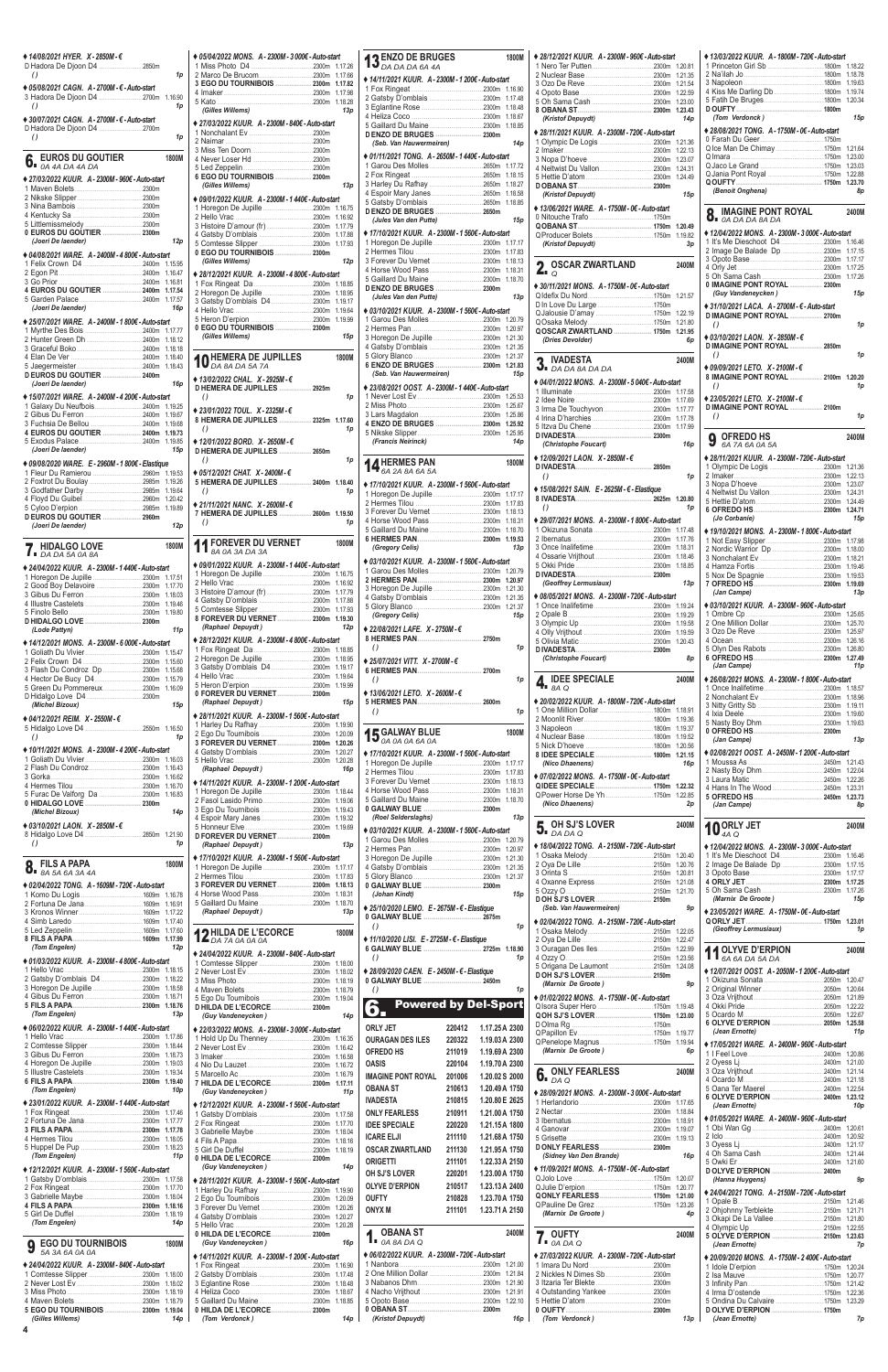| <b>DOURAGAN DES ILES</b><br>$12$ <sup>UUI</sup> II-L | 2400M              |
|------------------------------------------------------|--------------------|
| ◆ 02/04/2022 TONG. A - 2150M - 720€ - Auto-start     |                    |
|                                                      | 1.22.05            |
| 3 OURAGAN DES ILES  2150m                            | 1.22.47<br>1.22.99 |
|                                                      | 1.23.56            |
| 5 Origana De Laumont 2150m<br>(PAVEL TAMSIN)         | 1.24.08<br>9p      |
| ◆ 22/03/2022 MONS. A - 2300M - 2400€ - Auto-start    |                    |
|                                                      | 1.17.84            |
|                                                      | 1.18.05            |
|                                                      | 1.18.23            |
|                                                      | 1.18.29            |
| 8 OURAGAN DES ILES  2300m 1.19.03                    |                    |
| (PAVEL TAMSIN)                                       | 14p                |
| ◆ 03/10/2021 KUUR. A - 2300M - 960€ - Auto-start     | 1.25.65            |
|                                                      | 1.25.70            |
|                                                      | 1.25.97            |
| 5 Olyn Des Rabots 2300m                              | 1.26.16<br>1.26.80 |
| DOURAGAN DES ILES 2300m                              |                    |
| (Gunther Loix)                                       | 11p                |
| ◆ 14/09/2021 MONS. A - 1750M - 0€ - Auto-start       | 1.21.29            |
|                                                      | 1.21.07            |
| <b>QOURAGAN DES ILES  1750m</b>                      | 1.25.02            |
| (PAVEL TAMSIN)                                       | 1.20.68<br>4p      |
|                                                      |                    |
| <b>13</b> ORIGETTI DA DA DA                          | 2400M              |
| ♦ 20/02/2022 KUUR. A - 1800M - 720€ - Auto-start     |                    |
|                                                      |                    |
|                                                      | 1.19.36            |
|                                                      | 1.19.37<br>1.19.52 |
|                                                      | 1.20.56            |
|                                                      |                    |
| (Marnix De Groote)                                   | 16p                |
| ♦ 24/01/2022 MONS. A - 2300M - 3 000€ - Auto-start   | 1.16.34            |
|                                                      | 1.16.78            |
| 3 Omer Van Halbeek 2300m                             | 1.16.84            |
|                                                      | 1.17.00<br>1.17.41 |
|                                                      |                    |
| (Marnix De Groote)                                   | 15p                |
| ♦ 09/01/2022 KUUR. A - 2300M - 720€ - Auto-start     |                    |
|                                                      | 1.20.02            |
|                                                      | 1.20.77            |
|                                                      | 1.21.50            |
|                                                      | 1.21.72<br>1.22.38 |
| (Marnix De Groote)                                   | 15p                |
| ◆ 28/11/2021 KUUR. A - 2300M - 720€ - Auto-start     | 1.21.30            |
|                                                      | 1.21.58            |
|                                                      | 1.22.08            |
|                                                      | 1.22.15<br>1.22.40 |
|                                                      |                    |
| (Marnix De Groote)                                   | 16p                |
| ♦ 10/11/2021 MONS. A - 2300M - 1 800€ - Auto-start   |                    |
|                                                      | 1.18.74<br>1.18.79 |
|                                                      | 1.18.94            |
| 4 Okapi De La Vallee 2300m                           | 1.19.39<br>1.19.95 |
|                                                      |                    |
| (Marnix De Groote)                                   | 10p                |
|                                                      | 2400M              |
| 14 $_{\text{ZADA Q}}^{\text{ONYX M}}$                |                    |
| ♦ 01/11/2021 TONG. A - 2150M - 720€ - Auto-start     |                    |
|                                                      | 1.20.65            |
|                                                      | 1.21.05<br>1.16.68 |
|                                                      | 1.21.39            |
|                                                      | 1.21.74<br>1.23.71 |
| (Marc Moes)                                          | 12p                |
| ◆ 03/10/2021 KUUR. A - 2300M - 960€ - Auto-start     |                    |
|                                                      | 1.25.65            |
|                                                      | 1.25.70<br>1.25.97 |
|                                                      | 1.26.16            |
|                                                      | 1.26.80            |
| (Kristof Depuydt)                                    | 11 p               |
| ♦ 22/07/2021 MONS. A - 1750M - 0€ - Auto-start       |                    |
|                                                      |                    |
|                                                      |                    |
|                                                      | 1.25.63            |
|                                                      | 1.24.56<br>1.24.61 |
|                                                      | 1.23.89            |
| (Kristof Depuydt)                                    | 5p                 |
| $15\frac{ICARE ELJI}{Q O A O A}$                     | 2400M              |

| ◆ 12/12/2021 KUUR. A - 2300M - 960€ - Auto-start   |                           |                |                    |                       |
|----------------------------------------------------|---------------------------|----------------|--------------------|-----------------------|
|                                                    |                           |                |                    | $* 14/11$             |
|                                                    |                           |                |                    | 1 Farr                |
|                                                    |                           |                | 1.19.72            | 2 Love                |
|                                                    |                           |                | 1.20.09            | 3 Lord                |
|                                                    |                           |                | 1.20.15            | 4 Furi                |
|                                                    |                           |                | 1.20.54            | 5 Gala<br>8 GST       |
| (Kristof Depuydt)                                  |                           |                | 13p                | (Flo                  |
|                                                    |                           |                |                    |                       |
| ◆ 28/11/2021 KUUR. A - 2300M - 720€ - Auto-start   |                           |                |                    | $*01/11$              |
|                                                    |                           |                | 1.21.30            | 1 Ivan                |
|                                                    |                           |                | 1.21.58            | 2 Love<br>3 King      |
|                                                    |                           |                | 1.22.08            | 4 Gail                |
|                                                    |                           |                | 1.22.15<br>1.22.40 | 5 Isso                |
|                                                    |                           |                |                    | 7 GST                 |
| (Kristof Depuydt)                                  |                           |                | 16p                | (Flo                  |
|                                                    |                           |                |                    | $* 24/10$             |
| ◆ 15/08/2021 WARE. A - 1750M - 0€ - Auto-start     |                           |                |                    | 1 Lord                |
|                                                    |                           |                |                    | 2 Evei                |
|                                                    |                           |                | 1.23.65            | 3 Nem                 |
|                                                    |                           |                | 1.26.36<br>1.22.36 | 4 Ivan                |
|                                                    |                           |                | 1.22.28            | 5 Love                |
| (PAVEL TAMSIN)                                     |                           |                | 5p                 | 8 GST                 |
|                                                    |                           |                |                    | (Flo.                 |
|                                                    | <b>Prix Sponsorkoerse</b> |                |                    |                       |
| П                                                  | (dubbele sulky)           |                |                    | K                     |
|                                                    |                           |                | <b>TRIO</b>        | TI 2                  |
| <b>GRACEFUL BOKO</b>                               | 200621                    | 1.13.81 A 1750 |                    | $* 24/04$             |
|                                                    |                           |                |                    | 1 New                 |
| <b>KRONOS WINNER</b>                               | 210324                    | 1.14.96 A 2300 |                    | 2 KRC                 |
| <b>FURAC DE VALFORG</b>                            | 190909                    | 1.15.03 S 2450 |                    | 3 Gala                |
| <b>GSTAR LA HUMELLE</b>                            | 180907                    | 1.15.70 A 1800 |                    | 4 Gail                |
|                                                    |                           |                |                    | 5 Love                |
| <b>FORGELINE</b>                                   | 170926                    | 1.15.90 A 1750 |                    | (Jo                   |
| <b>KANTUCKY T</b>                                  | 191001                    | 1.16.10 A 2300 |                    | $*02/04$              |
| <b>HONNEUR ELVE</b>                                | 201023                    | 1.18.07 S 2000 |                    | 1 Kom                 |
|                                                    |                           |                |                    | 2 Fort                |
|                                                    |                           |                |                    | 3 KRC                 |
| <b>FORGELINE</b>                                   |                           |                | 1800M              | 4 Siml                |
| $\int_{1}^{2}$ FUNULL <sub>11</sub> -              |                           |                |                    | 5 Led                 |
| ◆ 13/03/2022 KUUR. A - 1800M - 960€ - Auto-start   |                           |                |                    | (Pie                  |
| 1 Nordic Sbvrijthout 1800m 1.17.27                 |                           |                |                    | $*28/11$              |
|                                                    |                           |                | 1.17.52            | 1 KRC                 |
|                                                    |                           |                | 1.17.53            | 2 Limo                |
|                                                    |                           |                |                    | 3 Kuin                |
|                                                    |                           |                |                    | 4 New                 |
|                                                    |                           |                |                    | 5 Minr                |
| (Seb. Van Hauwermeiren)                            |                           |                | 9p                 | (Gui                  |
|                                                    |                           |                |                    |                       |
| ♦ 01/03/2022 KUUR. A - 1800M - 1 200€ - Auto-start |                           |                |                    | $*11/11$              |
| 1 Marcus Rapide Dhm 1800m 1.16.52                  |                           |                |                    | 1 Nem                 |
|                                                    |                           |                | 1.16.67            | 2 Cap                 |
|                                                    |                           |                |                    | 3 KRC                 |
|                                                    |                           |                | 1.16.82            | 4 Love                |
|                                                    |                           |                | 1.16.93            | 5 Lege                |
|                                                    |                           |                |                    | (Gui                  |
| (Seb. Van Hauwermeiren)                            |                           |                | 10p                | $* 03/10$             |
| ◆ 12/09/2021 TONG. E - 2150M - 1 200€ - Elastique  |                           |                |                    | 1 KRC                 |
|                                                    |                           |                | 1.17.77            | 2 Kee                 |
|                                                    |                           |                | 1.17.94            | 3 Koja                |
|                                                    |                           |                | 1.19.07            | 4 Bea                 |
|                                                    |                           |                | 1.18.40            | 5 Minr                |
|                                                    |                           |                | 1.20.37            | (Gui                  |
|                                                    |                           |                |                    |                       |
| (Piet Putzeys)                                     |                           |                | 9p                 |                       |
|                                                    |                           |                |                    | 5. F                  |
| ◆ 15/08/2021 WARE. A - 1800M - 1 200€ - Auto-start |                           |                |                    | $*05/04$              |
|                                                    |                           |                | 1.21.83<br>1.22.11 | 1 Olyr                |
|                                                    |                           |                |                    | 2 Nas                 |
| 3 Comtesse Slipper 1800m                           |                           |                |                    |                       |
|                                                    |                           |                | 1.22.17            |                       |
|                                                    |                           |                | 1.22.37            | 3 Had                 |
|                                                    |                           |                | 1.22.62            | 4 Obiv                |
| (Koen Devos)                                       |                           |                | 7p                 | 5 Nero<br><b>DHON</b> |
| ♦ 09/08/2021 OOST. A - 2050M - 1 200€ - Auto-start |                           |                |                    | (Ing                  |
|                                                    |                           |                | 1.19.56            |                       |
|                                                    |                           |                | 1.19.96            | $*22/03$              |
|                                                    |                           |                | 1.20.26            | 1 Ohw                 |
|                                                    |                           |                | 1.20.40            | 2 Nap                 |
|                                                    |                           |                | 1.20.41            | 3 Iliott              |
|                                                    |                           |                | 1.21.38            | 4 Kiss                |
| (Seb. Van Hauwermeiren)                            |                           |                | 12p                | 5 Hold                |
|                                                    |                           |                |                    | <b>D HON</b>          |
| KANTUCKY T<br>c                                    |                           |                | 1800M              | (Ing                  |
| $4A$ 0A 2A 6A 4A                                   |                           |                |                    | $*01/03$              |
|                                                    |                           |                |                    | 1 Ove                 |
| ♦ 26/04/2022 MONS. A - 2300M - 2400€ - Auto-start  |                           |                | 1.17.80            | 2 Miss                |
|                                                    |                           |                | 1.17.86            | 3 Mise                |
|                                                    |                           |                | 1.17.95            | 4 Kare                |
|                                                    |                           |                | 1.17.96            | D Grar                |
|                                                    |                           |                | 1.18.20            | <b>D HON</b><br>(Ade  |
| (Jonas Van Den Hove)                               |                           |                | 10p                |                       |
|                                                    |                           |                |                    | $*15/02$              |
| ◆ 19/04/2022 MONS. A - 2300M - 3 000€ - Auto-start |                           |                |                    | 1 Non                 |
| 1 Gaelic De Viette D4 2300m                        |                           |                | 1.16.56            | 2 Nord                |
| 2 Minnie Di Bianca Dp 2300m                        |                           |                | 1.16.69            | 3 Ome                 |
| 3 Fortuna De Jana D4 2300m                         |                           |                | 1.17.02            | 4 Mar                 |
|                                                    |                           |                | 1.17.05            | 5 Nas                 |
| 5 Graceful Boko D4 2300m                           |                           |                | 1.17.21            | 8 HON                 |
|                                                    |                           |                |                    | (Ing                  |
| (Sven Hoste)                                       |                           |                | 13p                | $*01/02$              |
| ♦ 22/03/2022 MONS. A - 2840M - 2 400€ - Auto-start |                           |                |                    | 1 Hap                 |
| 1 Marcus Rapide Dhm D4 2840m                       |                           |                | 1.18.35            | 2 Nair                |
|                                                    |                           |                | 1.18.67            | 3 Grar                |
|                                                    |                           |                | 1.19.18            | 4 Mar                 |
|                                                    |                           |                | 1.19.27            | 5 Oye                 |
|                                                    |                           |                | 1.19.56            | <b>D HON</b><br>(Ing  |

| ◆ 14/11/2021 KUUR. A - 2300M - 1 080€ - Auto-start                         |                            |  |
|----------------------------------------------------------------------------|----------------------------|--|
|                                                                            | 1.17.63<br>1.17.65         |  |
|                                                                            | 1.17.80                    |  |
| 4 Furieux De Ginai2300m                                                    | 1.17.84                    |  |
| 8 GSTAR LA HUMELLE  2300m                                                  | 1.18.15<br>1.19.60         |  |
| (Florian Decruyenaere)                                                     | 10p                        |  |
| ◆ 01/11/2021 TONG. A - 1609M - 720€ - Auto-start                           |                            |  |
|                                                                            | 1.16.47                    |  |
|                                                                            | 1.16.63                    |  |
| 4 Gaillard D'attaque1609m                                                  | 1.16.75<br>1.16.83         |  |
|                                                                            | 1.16.93                    |  |
| 7 GSTAR LA HUMELLE  1609m                                                  | 1.18.58                    |  |
| (Florian Decruyenaere)                                                     | 9p                         |  |
| ◆ 24/10/2021 TONG. A - 2150M - 720€ - Auto-start                           |                            |  |
|                                                                            | 1.16.70<br>1.16.79         |  |
|                                                                            | 1.16.88                    |  |
|                                                                            | 1.17.01                    |  |
| 8 GSTAR LA HUMELLE  2150m                                                  | 1.17.13<br>1.19.00         |  |
| (Florian Decruyenaere)                                                     | 13p                        |  |
|                                                                            |                            |  |
| <b>KRONOS WINNER</b><br><b>™ 2A 3A 1A 3A 1A</b>                            | 1800M                      |  |
| ◆ 24/04/2022 KUUR. A - 2300M - 960€ - Auto-start                           |                            |  |
|                                                                            | 1.18.36                    |  |
|                                                                            | 1.18.72                    |  |
|                                                                            | 1.18.97                    |  |
|                                                                            | 1.19.14<br>1.19.31         |  |
| (Jo Corbanie)                                                              | 7p                         |  |
| ◆ 02/04/2022 TONG. A - 1609M - 720€ - Auto-start                           |                            |  |
|                                                                            | 1.16.78                    |  |
| 3 KRONOS WINNER  1609m                                                     | 1.16.91<br>1.17.22         |  |
|                                                                            | 1.17.40                    |  |
|                                                                            | 1.17.60                    |  |
| (Piet Van Pollaert)                                                        | 12p                        |  |
| ◆ 28/11/2021 KUUR. A - 1800M - 960€ - Auto-start                           |                            |  |
|                                                                            | 1.17.45<br>1.17.87         |  |
|                                                                            | 1.17.91                    |  |
|                                                                            | 1.17.80                    |  |
| (Gunther Loix)                                                             | 1.18.07<br>14 <sub>p</sub> |  |
|                                                                            |                            |  |
| ♦ 11/11/2021 TONG. A - 2150M - 720€ - Auto-start                           | 1.16.83                    |  |
| 2 Captain Danover2150m                                                     | 1.17.01                    |  |
|                                                                            | 1.17.03                    |  |
|                                                                            |                            |  |
|                                                                            | 1.17.38                    |  |
| (Gunther Loix)                                                             | 1.18.92<br>10 <sub>p</sub> |  |
|                                                                            |                            |  |
| ◆ 03/10/2021 KUUR. A - 1800M - 960€ - Auto-start<br>1 KRONOS WINNER  1800m | 1.18.59                    |  |
|                                                                            | 1.18.60                    |  |
|                                                                            | 1.18.76                    |  |
|                                                                            | 1.19.05<br>1.19.11         |  |
| (Gunther Loix)                                                             | 16p                        |  |
| <b>HONNEUR ELVE</b>                                                        | 1800M                      |  |
| $\overline{\mathbf{J}}$ i <i>da da da 8A da</i>                            |                            |  |
| ♦ 05/04/2022 MONS. A - 2300M - 3 000€ - Auto-start                         |                            |  |
|                                                                            | 1.16.64                    |  |
|                                                                            | 1.16.72<br>1.17.03         |  |
|                                                                            | 1.17.03                    |  |
|                                                                            | 1.17.40                    |  |
| D HONNEUR ELVE  2300m<br>(Ingbert Dierickx)                                | 16p                        |  |
| ♦ 22/03/2022 MONS. A - 2300M - 2 400€ - Auto-start                         |                            |  |
|                                                                            | 1.17.84                    |  |
|                                                                            | 1.18.05                    |  |
|                                                                            | 1.18.23<br>1.18.25         |  |
| 4 Kiss Me Darling Db Da 2300m                                              | 1.18.29                    |  |
|                                                                            |                            |  |
| (Ingbert Dierickx)                                                         | 14p                        |  |
| ♦ 01/03/2022 KUUR. A - 2300M - 1 200€ - Auto-start                         |                            |  |
|                                                                            | 1.19.11<br>1.19.15         |  |
| 3 Miseline D'hoeve Dp2300m                                                 | 1.19.21                    |  |
|                                                                            | 1.20.14                    |  |
|                                                                            |                            |  |
| (Adelin Mattheeuws)                                                        | 9p                         |  |
| ◆ 15/02/2022 MONS. A - 2300M - 3 000€ - Auto-start                         |                            |  |
|                                                                            | 1.17.32                    |  |
| 2 Nordic Warrior Dp 2300m                                                  | 1.17.58<br>1.17.67         |  |
|                                                                            | 1.17.70                    |  |
| 5 Nasty Boy Dhm D4 2300m                                                   | 1.17.85                    |  |
| 8 HONNEUR ELVE  2300m<br>(Ingbert Dierickx)                                | 1.18.47<br>11 <sub>p</sub> |  |
|                                                                            |                            |  |
| ♦ 01/02/2022 MONS. A - 2300M - 3 000€ - Auto-start                         | 1.16.75                    |  |
|                                                                            | 1.16.92                    |  |
|                                                                            | 1.17.00<br>1.17.12         |  |
|                                                                            | 1.17.20                    |  |
|                                                                            |                            |  |
| (Ingbert Dierickx)<br>$CFTH$ DOVO                                          | 11 p                       |  |

| ♦ 10/11/2021 MONS. A - 1750M - 0€ - Auto-start    | (Dries Devoluer)                                   |                                                    | (WEISSMEIER E.R.)<br>7p                                  | 62 2'14"86                                                                                                 |
|---------------------------------------------------|----------------------------------------------------|----------------------------------------------------|----------------------------------------------------------|------------------------------------------------------------------------------------------------------------|
|                                                   | ♦ 13/03/2022 KUUR. A - 1800M - 960€ - Auto-start   |                                                    | ♦ 03/03/2022 PORNICHET. PL - 2400m - MXT7 000.00 - Psf   |                                                                                                            |
|                                                   |                                                    | <b>6.</b> GRACEFUL BOKO<br>1800M                   |                                                          |                                                                                                            |
|                                                   |                                                    |                                                    | 5 <sub>1</sub>                                           |                                                                                                            |
|                                                   |                                                    | ♦ 19/04/2022 MONS. A - 2300M - 3 000€ - Auto-start | ENC                                                      | 5 Gracian (ger)<br><b>0 XARCO (IRE)</b><br>( <i>VERMEERSCH Sara</i> )<br>( <i>VERMEERSCH Sara</i> )<br>14p |
| (Jo Corbanie)<br>4p                               |                                                    |                                                    | 2.L                                                      |                                                                                                            |
| ♦ 22/07/2021 MONS, A-1750M-0€-Auto-start          |                                                    | 2 Minnie Di Bianca Dp 2300m 1.16.69                | 1/4L                                                     |                                                                                                            |
|                                                   |                                                    | 3 Fortuna De Jana D4 2300m 1.17.02                 | 10 <sub>D</sub><br>(SANTIAGO D.)                         | ◆ 04/11/2021 MONS-GHLIN. PL HP-2100m-2000Eur-Psf                                                           |
|                                                   | (Dries Devolder)<br>9 <sub>D</sub>                 |                                                    |                                                          |                                                                                                            |
|                                                   |                                                    | 5 Graceful Boko D4 2300m 1.17.21                   | ♦ 06/02/2022 DORTMUND. PL HP - 1 950m - 2 750€ - Sand    |                                                                                                            |
|                                                   | ♦ 11/01/2022 MONS. A - 2300M - 2 400€ - Auto-start | (Nico Van Riet)<br>13p                             |                                                          |                                                                                                            |
|                                                   |                                                    | ♦ 15/03/2022 MONS. A - 2300M - 3 000€ - Auto-start | 2 Kingdom Of Heaven (ger)55,5<br>9 <sub>L</sub>          |                                                                                                            |
| (Jo Corbanie)<br>5p                               |                                                    |                                                    | 5.L                                                      |                                                                                                            |
|                                                   |                                                    |                                                    |                                                          |                                                                                                            |
| ♦ 25/04/2021 KUUR. A - 1750M - 0€ - Auto-start    | D Fortuna De Jana D4 2300m                         |                                                    | 8.L                                                      | (VANDERBEKE Kobe)<br>12p                                                                                   |
|                                                   | 8 <sub>D</sub><br>(Dries Devolder)                 |                                                    | (WEISSMEIER E.R.)<br>7 <sub>D</sub>                      |                                                                                                            |
|                                                   |                                                    |                                                    |                                                          |                                                                                                            |
| (Jo Corbanie)<br>2p                               |                                                    |                                                    | <b>2</b> FIRST CONDE (FR)<br>64KG                        | <b>7</b> REINARDO (FR)<br>56,5KG                                                                           |
|                                                   | <b>2 GSTAR LA HUMELLE</b><br>1800M                 | 7p<br>(Anne-Mieke Apers)                           | $\overline{O}$ = OP OP (21) 7P OP 4P 6P 3P OP            | $\blacksquare$ OP (21) 7P OP 3P 5P OP 1P 2P                                                                |
| $16^{OASIS}_{4A3ADADADA Q}$<br>2400M              | $J_{I}$ 5A 7A 8A 7A 8A                             |                                                    | ♦ 14/04/2022 MONS-GHLIN. PL HP - 1 500m - 3 500Eur - Psf | ♦ 16/04/2022 FONTAINEBL. PL HP-3 000m-9 500€-B.soup                                                        |
|                                                   | ♦ 04/01/2022 MONS. A - 2300M - 2400€ - Auto-start  | ♦ 03/10/2021 KUUR. A - 2300M - 1 080€ - Auto-start |                                                          |                                                                                                            |
| ♦ 09/01/2022 KUUR. A - 2300M - 2400€ - Auto-start |                                                    |                                                    | 2 No Money Honey (fr) Å<br>1.1                           |                                                                                                            |
|                                                   |                                                    |                                                    | <b>NEZ</b>                                               |                                                                                                            |
|                                                   |                                                    |                                                    |                                                          |                                                                                                            |
|                                                   |                                                    | 5 Farmony De Jupille2300m 1.19.74                  | 1/2L                                                     |                                                                                                            |
|                                                   | 5 GSTAR LA HUMELLE  2300m 1.20.66                  | 7 GRACEFUL BOKO  2300m 1.21.57                     |                                                          |                                                                                                            |
|                                                   | (Florian Decruyenaere)<br>7p                       | (Anne-Mieke Apers)<br>9p                           | (DEHENS Christophe)<br>10 <sub>D</sub>                   | (VERMEERSCH Sara)<br>14p                                                                                   |
| (Kristof Depuydt)                                 |                                                    |                                                    |                                                          |                                                                                                            |
|                                                   | ◆ 28/11/2021 KUUR. A - 2300M - 960€ - Auto-start   | ♦ 21/09/2021 MONS. A - 2840M - 3 000€ - Auto-start | ♦ 23/03/2022 CROISE, PL - 2 500m - COND7 500.00 - B.soup | ♦ 10/12/2021 DEAUVILLE, PL HP - 2 500m - 7 500€ - Psf                                                      |
| ♦ 04/01/2022 MONS. A - 2300M - 2400€ - Auto-start |                                                    |                                                    |                                                          |                                                                                                            |
|                                                   |                                                    |                                                    | 2 Imperial Beauty (fr) 2.1 2006<br>1.5                   |                                                                                                            |
|                                                   |                                                    |                                                    | 2.L                                                      |                                                                                                            |
| 3 OASIS 2300m 1.19.70                             |                                                    |                                                    | ENC                                                      |                                                                                                            |
|                                                   |                                                    |                                                    | 5/4 L                                                    | 3/4L                                                                                                       |
|                                                   | 7 GSTAR LA HUMELLE  2300m 1.21.90                  |                                                    |                                                          | 3.L                                                                                                        |
| (Kristof Depuydt)<br>6p                           | (Florian Decruyenaere)<br>10 <sub>p</sub>          | (Anne-Mieke Apers)<br>13p                          | (DEHENS Christophe)<br>8p                                | (VERMEERSCH Sara)<br>10p                                                                                   |

| ◆ 12/08/2021 TONG. E - 2650M - 3 000€ - Elastique                                  |               |                          |
|------------------------------------------------------------------------------------|---------------|--------------------------|
|                                                                                    |               | 1.16.94<br>1.17.48       |
|                                                                                    |               | 1.17.64                  |
|                                                                                    |               | 1.18.53                  |
| D Graceful Boko D4 2650m                                                           |               | 1.18.77                  |
| (Anne-Mieke Apers)                                                                 |               | 12p                      |
| <b>FURAC DE VALFORG</b>                                                            |               |                          |
| $\overline{A}$ = 6A 2A 3A 5A 6A                                                    |               | 1800M                    |
| ◆ 12/04/2022 MONS. A - 2300M - 4 200€ - Auto-start                                 |               |                          |
|                                                                                    |               | 1.15.68                  |
|                                                                                    |               | 1.15.70<br>1.15.77       |
|                                                                                    |               | 1.15.79                  |
|                                                                                    |               | 1.15.87                  |
| Vergaerde)<br>(Gérard                                                              |               | 1.16.27<br>16p           |
| ◆ 14/12/2021 MONS. A-2300M-6 000€-Auto-start                                       |               |                          |
|                                                                                    |               | 1.14.84                  |
| 2 Furac De Valforg D4 2300m                                                        |               | 1.15.39<br>1.15.56       |
|                                                                                    |               | 1.15.77                  |
| Vergaerde)<br>(Gérard                                                              |               | 1.15.77                  |
|                                                                                    |               | 15p                      |
| ♦ 30/11/2021 MONS. A - 2300M - 4 200€ - Auto-start<br>1 Hermes Ronvillais D4 2300m |               | 1.17.68                  |
|                                                                                    |               | 1.17.76                  |
|                                                                                    |               | 1.17.88                  |
|                                                                                    |               | 1.17.93<br>1.18.04       |
| (Gérard Vergaerde)                                                                 |               | 16p                      |
| ◆ 10/11/2021 MONS. A - 2300M - 4 200€ - Auto-start                                 |               |                          |
| 2 Flash Du Condroz2300m                                                            |               | 1.16.03<br>1.16.43       |
|                                                                                    |               | 1.16.62                  |
|                                                                                    |               | 1.16.70                  |
| Vergaerde)<br>(Gérard                                                              |               | 1.16.83<br>14p           |
| ◆ 12/10/2021 MONS. A - 2300M - 4 200€ - Auto-start                                 |               |                          |
| 1 Gone De Sofia D4 2300m                                                           |               | 1.14.79                  |
|                                                                                    |               | 1.15.59<br>1.15.71       |
|                                                                                    |               | 1.15.84                  |
|                                                                                    |               | 1.16.00                  |
| (Marc Huygens)                                                                     |               | 1.16.03<br>16p           |
|                                                                                    |               |                          |
| <b>KWALIF REN</b><br>$\overline{\mathbf{1}}$                                       | <b>BINGOA</b> |                          |
|                                                                                    | <b>LEGE</b>   |                          |
|                                                                                    |               |                          |
|                                                                                    |               |                          |
|                                                                                    |               |                          |
| ECLECTIC BIRD (IRE)<br>7P 2P 5P 2P 0P 6P 5P 1P                                     |               | 66KG                     |
| ◆ 22/11/2021 CROISE. PL - 2500m - MXT7 000,00 - Colla                              |               |                          |
|                                                                                    |               | 2'59"0                   |
|                                                                                    |               | 7/4 L<br>1.5             |
|                                                                                    |               | 6.L                      |
|                                                                                    |               | 7.L<br>2.L               |
| (DIETEREN Lize H.W)                                                                |               | 7p                       |
| ◆ 16/10/2021 CROISE. PL - 2 500m - MXT7 000,00 - Soupl                             |               |                          |
|                                                                                    |               | 2'51"6                   |
|                                                                                    |               | 3/4 L<br><b>CTE</b>      |
|                                                                                    |               | CTE                      |
| (BRAYE K.)                                                                         |               | 5/4 L<br>7p              |
| ♦ 30/09/2021 FONTAINEBL. PL - 2 000m - MXT7 500,00 - B.soup                        |               |                          |
|                                                                                    |               | 2'03"9                   |
|                                                                                    |               | 1/2L<br><b>ENC</b>       |
|                                                                                    |               | <b>CTE</b>               |
| (MARIE B.)                                                                         |               | 3.5<br>7p                |
|                                                                                    |               |                          |
| ♦ 31/08/2021 WAREGEM. COND - 2 700m - 5 000Eur - PI                                |               | 2'52"85                  |
|                                                                                    |               | 1/2L                     |
|                                                                                    |               | 1.5<br>1.1               |
|                                                                                    |               | 3/4 L                    |
| (CLIJMANS Koen)                                                                    |               | 10p                      |
| <b>DAMAVAND (GER)</b>                                                              |               | 65KG                     |
| 4.<br>0P 7P 5P 5P 1P 2P (21) 0P 0P                                                 |               |                          |
| ♦ 11/04/2022 NANCY. PL HP - 2 500m - 9 000€ - Colla                                |               | 2'54"0                   |
|                                                                                    |               | 1/2L                     |
|                                                                                    |               | 1.L                      |
|                                                                                    |               | <b>ENC</b><br><b>ENC</b> |
|                                                                                    |               |                          |
| (WEISSMEIER E.R.)                                                                  |               | 12p                      |
| ♦ 24/03/2022 LYON. PL - 2 400m - MXT6 000.00 - Psf                                 |               | 2'36"5                   |
|                                                                                    |               | Τ                        |
|                                                                                    |               | Τ<br>2.5                 |
|                                                                                    |               | CTT<br>2.1               |

| ◆ 16/10/2021 CROISE. PL - 2 500m - MXT7 000,00 - Soupl             |                         |
|--------------------------------------------------------------------|-------------------------|
|                                                                    | 2'51"6<br>3/4L          |
|                                                                    | CTE                     |
| 4 Stromboli (fr) 68                                                | <b>CTE</b>              |
|                                                                    | 5/4 L<br>5.5            |
| (DELOBELLE S.)                                                     | 7p                      |
| ◆ 24/09/2021 CHANTILLY. PL - 2400m - MXT8 000,00 - B.soup          |                         |
|                                                                    | 2'29"9                  |
|                                                                    | 3.5                     |
|                                                                    | 1.5<br><b>NEZ</b>       |
|                                                                    | 1.5                     |
|                                                                    |                         |
| (BREUX S.)                                                         | 13p                     |
| LADY MAGDA (GB)                                                    | 63,5KG                  |
| ∎ 2P 1P 3P 0P 1P 7P 1P 2P                                          |                         |
| ◆ 30/09/2021 MONS-GHLIN. PL HP-2100m-3500Eur-Psf                   |                         |
|                                                                    |                         |
|                                                                    | 2.5                     |
|                                                                    | 1/2L<br>2.L             |
|                                                                    | 2 <sub>1</sub>          |
| (DIELTJENS Karen)                                                  | 14 <sub>p</sub>         |
| ◆ 31/08/2021 WAREGEM. COND - 2700m - 5 000Eur - PI                 |                         |
|                                                                    | 1/2L                    |
|                                                                    | 1.5                     |
|                                                                    | 1.1                     |
| (DIELTJENS Karen)                                                  | 3/4L<br>10 <sub>p</sub> |
|                                                                    |                         |
| ◆ 16/08/2021 OOSTENDE. PL HP-2000m-2500Eur-Bon                     | 2'18"02                 |
|                                                                    | 2 <sub>1</sub>          |
|                                                                    | 1.1                     |
|                                                                    | 3/4L<br>3.L             |
| (DIELTJENS Karen)                                                  | 10p                     |
| ◆ 02/08/2021 OOSTENDE. COND-2 100m-7 000Eur-PI                     |                         |
|                                                                    |                         |
|                                                                    | 1.5<br>$\top$           |
|                                                                    | <b>ENC</b>              |
|                                                                    | 3/4L                    |
|                                                                    | 4.L                     |
| (DIELTJENS Karen)                                                  | 14p                     |
| <b>FARES POET (IRE)</b>                                            | 58KG                    |
| $\overline{3}$ = 0P 4P 3P 6P 0P (21) 5P 2P 3P                      |                         |
| ♦ 08/04/2022 ST-CLOUD. PL HP-2 400m-8 000€-T.soup                  |                         |
|                                                                    |                         |
|                                                                    |                         |
|                                                                    | 3/4 L<br>5/4L           |
|                                                                    | Т                       |
|                                                                    | Т                       |
| (DENO Patrick)                                                     | 18p                     |
|                                                                    |                         |
| ♦ 23/03/2022 CROISE. PL HP - 2 500m - 8 500€ - B.soup              | 2'48"1                  |
|                                                                    | Т                       |
|                                                                    | 1.5                     |
|                                                                    | 3/4 L<br>$\top$         |
| (LEMAITRE A.)                                                      | 11 p                    |
| ◆ 13/03/2022 COMPIEGNE. PL HP - 2000m - 8 000€ - Colla             |                         |
|                                                                    | 2'13''4                 |
|                                                                    | CTE<br>1.L              |
|                                                                    | 1.5                     |
|                                                                    | 5.L                     |
| (MENUET T.)                                                        | 12p                     |
| ♦ 25/02/2022 CHANTILLY. PL HP - 1 800m - 7 500€ - Psf              | 1'51"4                  |
|                                                                    | $\top$                  |
|                                                                    | 5/4L                    |
|                                                                    | 1.L<br>1.L              |
|                                                                    | <b>CTT</b>              |
| (BAZIRE P.)                                                        | 16p                     |
|                                                                    |                         |
| XARCO (IRE)<br>ь.<br>0P (21) 0P 0P 6P 3P 4P 1P 5P                  | <b>58KG</b>             |
| ◆ 06/01/2022 MONS-GHLIN. PL HP-2100m-3500Eur-Psf                   |                         |
|                                                                    |                         |
|                                                                    | 3/4L                    |
|                                                                    | 1.5<br>$\top$           |
|                                                                    | <b>NEZ</b>              |
|                                                                    |                         |
| (HELLYN Stephen)                                                   | 9p                      |
| ◆ 30/12/2021 MONS-GHLIN. PL HP - 2 100m - 3 500Eur - Psf           | 2'12"83                 |
|                                                                    | 21                      |
|                                                                    | 2.5                     |
|                                                                    | 4.L<br>2.5              |
|                                                                    |                         |
| (TISON Sophie)<br>◆ 25/11/2021 MONS-GHLIN. PL HP-2100m-3500Eur-Psf | 12p                     |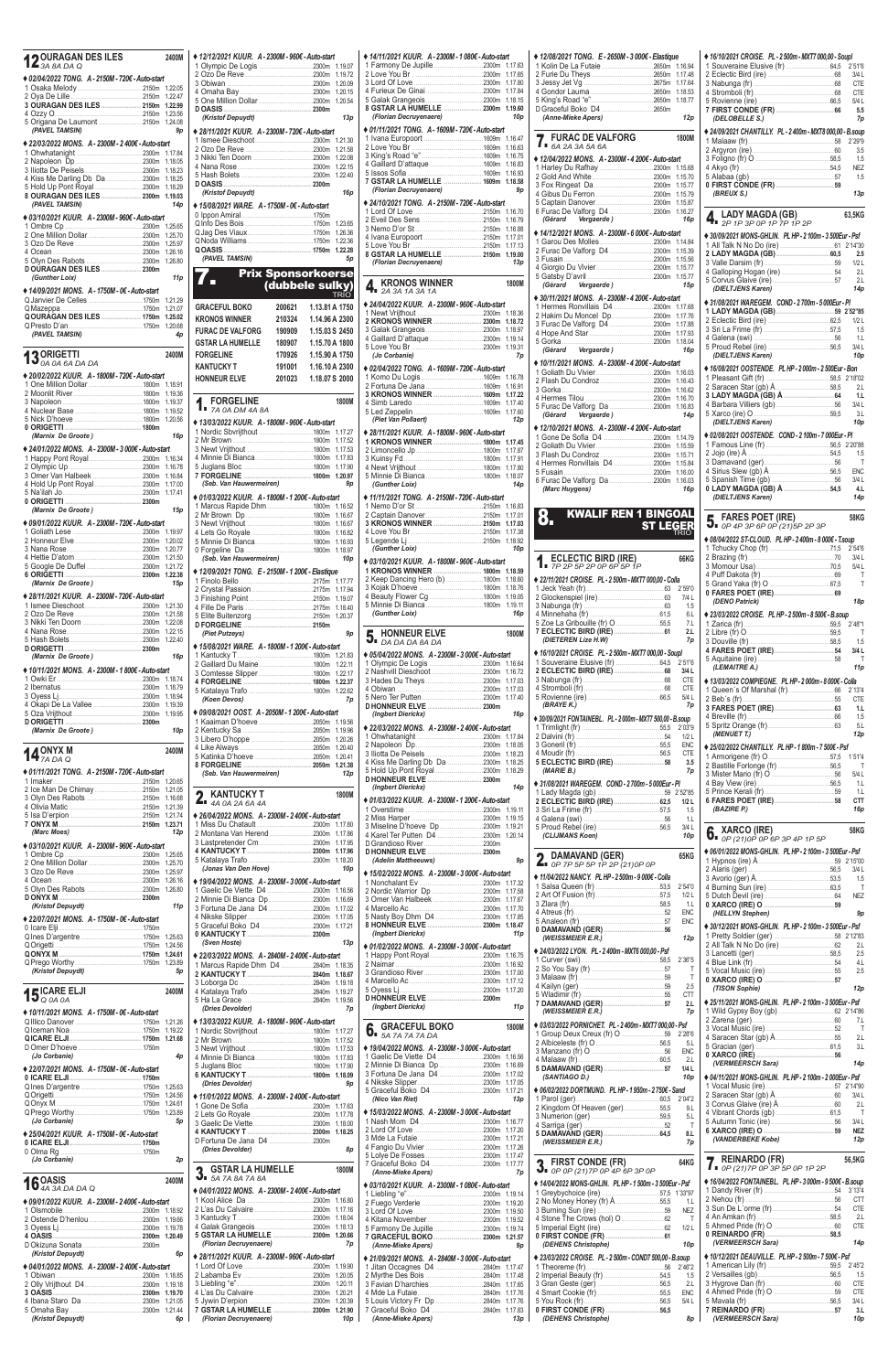| ◆ 19/11/2021 CHANTILLY. PL - 2700m - COND14 000,00 - Psf                   |                          |
|----------------------------------------------------------------------------|--------------------------|
|                                                                            | <b>NEZ</b>               |
|                                                                            | 2.L<br><b>CTE</b>        |
|                                                                            | 1.5                      |
| (VANDERBEKE Kobe)                                                          | 12p                      |
| ◆ 24/10/2021 LIGNIERES. PL - 2 400m - COND4 750,00 - Soupl                 |                          |
|                                                                            | 2'46"1<br><b>ENC</b>     |
|                                                                            | 2.L                      |
|                                                                            | <b>CTT</b><br>12L        |
| (VANDERBEKE Kobe)                                                          | 12p                      |
| SNOWY SUNDAY (FR) 55,5KG - 5.000<br>8.                                     |                          |
| 1 P O P 1 P O P 2 P O P (21) O P O P                                       | 1.000                    |
| ◆ 31/03/2022 MONS-GHLIN. PL HP-2100m-2500Eur-Psf                           |                          |
|                                                                            | 3/4L                     |
|                                                                            | 1/2L<br>2.L              |
|                                                                            | 4.L                      |
| (TISON Sophie)<br>◆ 18/03/2022 MONS-GHLIN. PL HP - 2 100m - 2 000Eur - Psf | 7p                       |
|                                                                            |                          |
|                                                                            | CTE<br>3/4L              |
| 4 Tripple Arrow (ire) 54,5                                                 | 2.L                      |
|                                                                            | 3/4L                     |
| (DIETEREN Lize H.W)                                                        | 10p                      |
| ◆ 03/03/2022 MONS-GHLIN. PL HP-2100m-2500Eur-Psf                           |                          |
|                                                                            | <b>ENC</b>               |
|                                                                            | - 2.L<br><b>CTE</b>      |
|                                                                            | 4L                       |
| (DIETEREN Lize H.W)                                                        | 10p                      |
| ♦ 25/02/2022 CHANTILLY. PL HP - 1 800m - 6 500€ - Psf                      | 1'51"0                   |
|                                                                            | 1/2L                     |
| 3 Grey Sensation (ire) 58,5                                                | 3/4 L<br>5/4L            |
|                                                                            | 5/4L                     |
| (TISON S.)                                                                 | 17p                      |
| <b>SWEET CITY (FR)</b><br>$\overline{J}$ = OP 6P OP 6P (21) OP OP OP OP    | 52,5KG                   |
|                                                                            |                          |
|                                                                            |                          |
| ◆ 31/03/2022 MONS-GHLIN. PL HP - 2 100m - 3 500Eur - Psf                   |                          |
|                                                                            | 4.1                      |
|                                                                            | Τ<br>1 <sub>L</sub>      |
|                                                                            | 1.L                      |
| (VANDERBEKE Kobe)                                                          | 9p                       |
| ♦ 03/03/2022 MONS-GHLIN. PL HP - 2 100m - 2 500Eur - Psf                   |                          |
|                                                                            | <b>ENC</b>               |
|                                                                            | 2L                       |
|                                                                            | <b>CTE</b><br>4L         |
| (BREUX Stephane)                                                           | 4.L<br>10p               |
| ◆ 02/02/2022 MONS-GHLIN. PL HP - 2 100m - 2 500Eur - Psf                   |                          |
|                                                                            | <b>ENC</b>               |
|                                                                            | 4L                       |
|                                                                            | 2.5<br>1.L               |
|                                                                            |                          |
| (DEHENS Christophe)                                                        | 10p                      |
| ◆ 06/01/2022 MONS-GHLIN. PL HP-2100m-3500Eur-Psf                           | 2'15"00                  |
|                                                                            | 3/4L                     |
|                                                                            | 1.5<br>Τ                 |
| 6 SWEET CITY (FR) Å 56,5                                                   | <b>NEZ</b><br><b>ENC</b> |
| (DEHENS Christophe)                                                        | 9p                       |
| <b>TRIPPLE ARROW (IRE)</b><br>4P 5P (21) 2P 6P 0P                          | 52,5KG<br>600            |
| ◆ 18/03/2022 MONS-GHLIN. PL HP-2100m-2000Eur-Psf                           |                          |
|                                                                            | <b>CTE</b>               |
|                                                                            | 3/4L                     |
| 4 TRIPPLE ARROW (IRE)54,5                                                  | 2.L<br>3/4L              |
| (DEHENS Christophe)                                                        | 10 <sub>p</sub>          |
| ◆ 03/03/2022 MONS-GHLIN. PL - 2 300m - COND2 000,00 - Psf                  |                          |
|                                                                            | <b>CTE</b>               |
|                                                                            | 3.L<br>4.L               |
| (VANDERBEKE Kobe)                                                          | 1.5<br>9p                |

| f                   | + 03/03/2022 MONS-GHLIN. PL - 2 300m - COND2 000,00 - Psf            |                                |                                  |                              |
|---------------------|----------------------------------------------------------------------|--------------------------------|----------------------------------|------------------------------|
| $\overline{1}$      |                                                                      |                                |                                  |                              |
| Ζ<br>L              |                                                                      |                                |                                  | <b>CTE</b><br>3 <sub>1</sub> |
| E                   |                                                                      |                                |                                  | 4.L                          |
| 5                   |                                                                      |                                |                                  | 1.5<br>4.L                   |
| р                   | (DUTHYE Miro)                                                        |                                |                                  | 9p                           |
|                     | ◆ 17/02/2022 MONS-GHLIN. PL - 1 500m - COND2 000,00 - Psf            |                                |                                  |                              |
| $\overline{1}$<br>C |                                                                      |                                |                                  | 2.5                          |
| L                   |                                                                      |                                |                                  | 1.L                          |
| T<br>L              |                                                                      |                                |                                  | 2.L<br>2.L                   |
| p                   |                                                                      |                                |                                  | LON                          |
|                     | (VANDERBEKE Kobe)                                                    |                                |                                  | 7p                           |
| 0<br>0              | WAIT AND WIN (FR)                                                    |                                |                                  | 51KG                         |
|                     | $\sum$ op op AS TS (20) OP AH OP (17) 4H                             |                                |                                  |                              |
| 0                   | ◆ 09/08/2021 OOSTENDE. 2 500,00 - 2 100m - EUR - PI Hp               |                                |                                  |                              |
| L<br>L              |                                                                      |                                |                                  | 2.L                          |
| L                   |                                                                      |                                |                                  | 2.L<br>$\top$                |
| L<br>р              |                                                                      |                                |                                  | 2.L                          |
|                     | (OTTEVAERE Jelle)                                                    |                                |                                  | LON<br>8p                    |
| 8                   | ◆ 02/08/2021 OOSTENDE. 2 000,00 - 2 700m - EUR - PI Hp               |                                |                                  |                              |
| Ē<br>Г              |                                                                      |                                |                                  |                              |
| L                   |                                                                      |                                |                                  | 5 <sub>1</sub>               |
| Г                   |                                                                      |                                |                                  | 1.5                          |
| р                   |                                                                      |                                |                                  | 1/2L<br><b>NEZ</b>           |
|                     | (DUTHYE Miro)                                                        |                                |                                  | 12p                          |
| 4<br>C              | ◆ 07/12/2020 PORNICHET. PL HP - 2 100m - 6 000€ - Psf                |                                |                                  |                              |
| L                   |                                                                      |                                |                                  | 2.L                          |
| E<br>L              |                                                                      |                                |                                  | 3.5                          |
| p                   |                                                                      |                                |                                  | 3/4L<br>1/4L                 |
|                     |                                                                      |                                |                                  | 14p                          |
| 0<br>L              | (CLAUDIC J.)                                                         |                                |                                  |                              |
| Г                   | ♦ 12/12/2016 PORNICHET. PL SL - 1 700m - 6 000€ - Psf                |                                |                                  |                              |
| Г<br>Г              |                                                                      |                                |                                  | 2.5<br><b>CTT</b>            |
|                     |                                                                      |                                |                                  | 3/4 L                        |
| р                   | (BOISSEAU)                                                           |                                |                                  | 1.1<br>16p                   |
|                     |                                                                      |                                |                                  |                              |
| G                   |                                                                      |                                |                                  |                              |
|                     |                                                                      | <b>Prix Charles Cup voor 4</b> |                                  |                              |
|                     | <b>ORGIE VRIJTHOUT</b>                                               | 210827                         | 1.14.10 A 2100                   |                              |
| 1<br>L              | <b>ISA MAUVE</b>                                                     | 210823                         | 1.14.20 A 2150                   |                              |
| Τ                   | <b>OSCAR VAN HALBEEK</b>                                             | 220329                         | 1.14.40 A 2300                   |                              |
| L<br>L              | <b>ODANA VRIJTHOUT</b>                                               | 220129                         | 1.15.10 S 2700                   |                              |
|                     | <b>IZAC AWAGNE</b>                                                   | 220217                         | 1.15.20 S 2850                   |                              |
| р                   | <b>I AM A FAN</b>                                                    | 220222                         | 1.15.27 A 2300                   |                              |
| 4                   | <b>OLSMOBILE</b><br><b>OWKI ER</b>                                   | 220207                         | 1.15.54 A 2300<br>1.15.54 A 2300 |                              |
| C                   | OYA LELE DHM                                                         | 220329<br>210722               | 1.15.96 A 2300                   |                              |
| L<br>Е              | <b>OLYMPIA EV</b>                                                    | 220329                         | 1.16.15A 2300                    |                              |
| L                   | <b>OYESS LJ</b>                                                      | 220329                         | 1.16.18 A 2300                   |                              |
| L<br>р              | <b>OLYMPIC DE LOGIS</b>                                              | 220315                         | 1.16.33 A 2300                   |                              |
|                     | <b>ONE LOVE BIANCA</b>                                               | 210928                         | 1.16.35 A 1750                   |                              |
| 6                   | <b>OMER VAN HALBEEK</b>                                              | 220329                         | 1.16.60 A 2300                   |                              |
| C<br>L              | ONNY VRIJTHOUT                                                       | 211118                         | 1.16.62 A 2300                   |                              |
| 5                   | <b>OCARDO M</b>                                                      | 210914                         | 1.18.26 A 1750                   |                              |
| L                   | <b>ISA MAUVE</b>                                                     |                                |                                  | 2400M                        |
| р                   | $\overline{1}$ DA 8A 0A 8A DA                                        |                                |                                  |                              |
|                     | ◆ 18/04/2022 TONG. A - 2150M - 2 400€ - Auto-start                   |                                |                                  |                              |
| 0<br>L              | 1 Oscar Van Halbeek2150m 1.17.88<br>2 Omer Van Halbeek 2150m 1.18.27 |                                |                                  |                              |
| 5                   |                                                                      |                                |                                  |                              |
| T<br>Z              |                                                                      |                                |                                  |                              |
| С                   | (Jules Van den Putte)                                                |                                |                                  | 6p                           |
| р                   | ♦ 01/02/2022 MONS. A - 2300M - 5 040€ - Auto-start                   |                                |                                  |                              |
| G                   |                                                                      |                                |                                  | 1.16.47<br>1.16.62           |
| 0                   |                                                                      |                                |                                  | 1.16.79                      |
| 8                   |                                                                      |                                |                                  | 1.17.55                      |
| E                   | (Marc Huygens)                                                       |                                |                                  | 1.19.87<br>14p               |
| L<br>L              | ♦ 18/01/2022 MONS. A - 2300M - 5 040€ - Auto-start                   |                                |                                  |                              |
| L                   |                                                                      |                                |                                  | 1.16.98                      |
|                     |                                                                      |                                |                                  | 1.16.98<br>1.17.07           |
| р<br>5              |                                                                      |                                |                                  | 1.17.32                      |
| E                   |                                                                      |                                |                                  |                              |
| L                   | (Marc Huygens)                                                       |                                |                                  | 13p                          |
| L<br>5              | ♦ 12/09/2021 TONG. A - 2150M - 11 400€ - Auto-start                  |                                |                                  |                              |
| р                   |                                                                      |                                |                                  |                              |

| ◆ 17/10/2021 KUUR. A - 2300M - 11 400€ - Auto-start                                                                                           |                            | $*07$                    |
|-----------------------------------------------------------------------------------------------------------------------------------------------|----------------------------|--------------------------|
|                                                                                                                                               | 1.17.90<br>1.18.14         | 10<br>2 O                |
|                                                                                                                                               | 1.18.48                    | 3 O                      |
|                                                                                                                                               | 1.18.85                    | 4 O                      |
| (Guido Laureys)                                                                                                                               | 1.19.23<br>7p              | 5 O<br>(L                |
|                                                                                                                                               |                            | $*09$                    |
| ◆ 28/09/2021 MONS. A - 1750M - 3 000€ - Auto-start                                                                                            | 1.16.28                    | 10                       |
| 2 ONE LOVE BIANCA  1750m                                                                                                                      | 1.16.35                    | 2 O                      |
|                                                                                                                                               | 1.16.37                    | 3 O<br>4 O               |
|                                                                                                                                               | 1.16.52<br>1.16.53         | DO                       |
| (Guido Laureys)                                                                                                                               | 11p                        | (L                       |
|                                                                                                                                               |                            | $*25$                    |
| <b>ONNY VRIJTHOUT</b>                                                                                                                         | 2400M                      | 10<br>2Q                 |
| $\sum_{A}$ ONNY VKIJ III                                                                                                                      |                            | 3 O                      |
| ♦ 18/04/2022 TONG. A - 2150M - 2 400€ - Auto-start                                                                                            |                            | 4 O                      |
|                                                                                                                                               | 1.18.27                    | 5 O<br>(L                |
|                                                                                                                                               | 1.18.30                    |                          |
|                                                                                                                                               | 1.18.42                    | 7.                       |
| (Guido Laureys)                                                                                                                               | 6p                         |                          |
| ♦ 08/03/2022 MONS. A - 2300M - 3 600€ - Auto-start                                                                                            |                            | $*25$                    |
| 1 Oscar Van Halbeek2300m                                                                                                                      | 1.18.38                    | 1 <sub>O</sub>           |
|                                                                                                                                               | 1.18.54                    | 2 O<br>3 O               |
| 3 Omer Van Halbeek 2300m                                                                                                                      | 1.19.11                    | 4 O                      |
|                                                                                                                                               | 1.19.14<br>1.19.31         | 5 O                      |
| (Guido Laureys)                                                                                                                               | 6p                         | DO<br>(                  |
| ◆ 22/02/2022 MONS. A - 2300M - 11 400€ - Auto-start                                                                                           |                            | $*23$                    |
|                                                                                                                                               | 1.16.44                    | 10                       |
|                                                                                                                                               | 1.16.45                    | 20                       |
|                                                                                                                                               | 1.16.55<br>1.16.58         | 3 O<br>4 O               |
| 5 Omer Van Halbeek 2300m                                                                                                                      | 1.16.70                    | 5 O                      |
| 6 ONNY VRIJTHOUT  2300m                                                                                                                       | 1.17.13                    | (                        |
| (Guido Laureys)                                                                                                                               | 10 <sub>p</sub>            | $\bullet$ 09             |
| ◆ 25/12/2021 MONS. A - 2300M - 7 200€ - Auto-start                                                                                            |                            | 1 <sup>o</sup>           |
|                                                                                                                                               | 1.17.91<br>1.18.02         | 20<br>3O                 |
|                                                                                                                                               | 1.18.14                    | 4 O                      |
|                                                                                                                                               | 1.18.24                    | 5 O                      |
| (Gregory Celis)                                                                                                                               | 1.18.97<br>11 <sub>p</sub> | (                        |
|                                                                                                                                               |                            | $*26$<br>10              |
| ♦ 18/11/2021 MONS. A - 2300M - 3 600€ - Auto-start                                                                                            |                            | 2O                       |
|                                                                                                                                               | 1.16.62                    | 3 O                      |
|                                                                                                                                               | 1.16.84                    | 4 O<br>5 O               |
|                                                                                                                                               | 1.16.97<br>1.17.30         | (F                       |
|                                                                                                                                               |                            |                          |
| (Gregory Celis)                                                                                                                               | 7p                         |                          |
|                                                                                                                                               |                            | $*27$<br>1 O             |
| <b>I AM A FAN</b>                                                                                                                             | 2400M                      | ( )                      |
| $\frac{1}{2}$ $\frac{1}{2}$ $\frac{2}{3}$ $\frac{3}{4}$ $\frac{6}{4}$ $\frac{5}{4}$ $\frac{4}{4}$                                             |                            |                          |
|                                                                                                                                               |                            | 8.                       |
| ◆ 06/03/2022 LACA. X - 2750M - €<br>$\theta$                                                                                                  | 1p                         | $*22$                    |
| ♦ 22/02/2022 MONS. A - 2300M - 18 000€ - Auto-start                                                                                           |                            | D <sub>Iz</sub>          |
|                                                                                                                                               | 1.15.05                    | $\left( \right)$         |
|                                                                                                                                               | 1.15.06                    | $*20$                    |
|                                                                                                                                               | 1.15.27                    | 1 z                      |
|                                                                                                                                               | 1.15.76<br>1.15.82         | $\left( \right)$         |
| (Jeremy Koubiche)                                                                                                                             | 11p                        | $*22$<br>10 <sub>o</sub> |
|                                                                                                                                               |                            | 2O                       |
|                                                                                                                                               | 1.16.51                    | 3 O<br>4 O               |
|                                                                                                                                               | 1.16.90<br>1.17.14         | 5 O                      |
| ♦ 01/02/2022 MONS. A - 2300M - 5 040€ - Auto-start                                                                                            | 1.17.24                    | 7IZ                      |
|                                                                                                                                               | 1.17.28                    | $\mu$                    |
| (PAVEL TAMSIN)                                                                                                                                | 1.17.37<br>12p             | $*17$                    |
|                                                                                                                                               |                            | 4 IZ<br>$\left( \right)$ |
|                                                                                                                                               | 1.18.50                    |                          |
| $\theta$                                                                                                                                      | 1p                         | $*04$<br>2 IZ            |
|                                                                                                                                               |                            | $\left( \right)$         |
|                                                                                                                                               | 1.16.44                    |                          |
|                                                                                                                                               | 1.16.73                    | 9                        |
|                                                                                                                                               | 1.16.77<br>1.16.95         |                          |
|                                                                                                                                               |                            | $*24$<br>1 Ni            |
| (Hanna Huygens)                                                                                                                               | 9p                         | 2 <sub>Hi</sub>          |
| ODANA VRIJTHOUT                                                                                                                               | 2400M                      | 3 O<br>4 Hi              |
| $\overline{3}$ 1A 1A 3A 0A 3A                                                                                                                 |                            | 5 Ki                     |
|                                                                                                                                               |                            | 0 <sup>o</sup><br>(S     |
| ♦ 11/01/2022 MONS. A - 2300M - 5 040€ - Auto-start<br>◆ 22/02/2022 MONS. A - 2300M - 11 400€ - Auto-start<br>1 ODANA VRIJTHOUT  2300m 1.16.44 |                            |                          |
| 2 Ostende D'henlou 2300m                                                                                                                      | 1.16.45<br>1.16.55         | $*25$<br>10              |
|                                                                                                                                               | 1.16.58                    | 20                       |
|                                                                                                                                               | 1.16.70                    | 3 O<br>4 O               |
| (Francis Neirinck)                                                                                                                            | 10 <sub>p</sub>            | 5 O                      |
| ♦ 07/02/2022 MONS. A - 2300M - 4 800€ - Auto-start                                                                                            |                            | 8 O                      |
| 1 ODANA VRIJTHOUT  2300m                                                                                                                      | 1.15.27<br>1.15.54         | (ŀ                       |
|                                                                                                                                               | 1.15.69                    | $*10$                    |
| ♦ 23/01/2022 ARGE. X - 2875M - €                                                                                                              | 1.15.75                    | 10<br>2 <sub>1b</sub>    |
| (Francis Neirinck)                                                                                                                            | 1.16.37<br>7p              | 3 O                      |
| ♦ 29/01/2022 VINC. S - 2700M - € - Scratch                                                                                                    |                            | 4 O<br>5 O               |

| ♦ 25/11/2021 MONS-GHLIN. PL - 1 500m - COND1 500.00 - Psf |                                                    | 3 ODANA VRIJTHOUT  2700m 1.15.10                    |                                                     | .2840m 1.17.81                                      |
|-----------------------------------------------------------|----------------------------------------------------|-----------------------------------------------------|-----------------------------------------------------|-----------------------------------------------------|
| 1 Fusee D'or (gb).                                        |                                                    | (Frank Nivard)<br>1 <sub>D</sub>                    | (Kristof Depuydt)<br>10 <sub>D</sub>                |                                                     |
|                                                           |                                                    |                                                     |                                                     |                                                     |
| 4.L                                                       |                                                    | ◆ 23/01/2022 KUUR. A - 2300M - 1 080€ - Auto-start  | ♦ 01/11/2021 TONG. A - 2150M - 720€ - Auto-start    |                                                     |
| 2.5                                                       | 11 <sub>D</sub><br>(Marcel Martens)                |                                                     | 2150m 1.19.66                                       |                                                     |
| 4 <sub>1</sub>                                            | ♦ 26/08/2021 CAGN. A-2700M- €-Auto-start           |                                                     | 2150m 1.19.94                                       | (Gert Sucaet)<br>15p                                |
| (VERMEERSCH Sara)<br>6p                                   |                                                    |                                                     | 2150m 1.20.28                                       | ♦ 29/03/2022 MONS. A - 2300M - 3 600€ - Auto-start  |
|                                                           | 1 <sub>D</sub>                                     |                                                     |                                                     | 1 Oscar Van Halbeek<br>.2300m 1.14.40               |
| ♦ 04/11/2021 MONS-GHLIN. PL - 2 300m - COND2 000.00 - Psf | $\left( \right)$                                   |                                                     |                                                     |                                                     |
|                                                           |                                                    | 0 ODANA VRIJTHOUT 2300m                             | (Marnix De Groote)<br>11 <sub>D</sub>               | 2300m 1.16.15                                       |
|                                                           | <b>O</b> ONE LOVE BIANCA<br>2400M                  | (Nico Dhaenens)<br><b>8p</b>                        |                                                     | 2300m 1.16.18                                       |
| 3 Lauberhorn Rocket (ger59,5                              | $A$ 6A DA 5A 2A 2A                                 | ♦ 09/01/2022 KUUR. A - 2300M - 960€ - Auto-start    | ♦ 14/09/2021 MONS. A - 1750M - 1 800€ - Auto-start  | 2300m 1.16.33                                       |
| 2.L                                                       | ♦ 07/02/2022 MONS. A - 2300M - 4 800€ - Auto-start |                                                     |                                                     | (Gert Sucaet)<br>8p                                 |
| $8+$                                                      |                                                    |                                                     |                                                     |                                                     |
| 6 TRIPPLE ARROW (IRE)53,5<br>4.L                          |                                                    | 3 ODANA VRIJTHOUT  2300m 1.17.98                    |                                                     | ♦ 26/09/2021 MONS. A - 2300M - 30 100€ - Auto-start |
| 10 <sub>D</sub><br>(VANDERBEKE Kobe)                      |                                                    |                                                     |                                                     |                                                     |
|                                                           | 4 Ostende D'henlou Da 2300m 1.15.75                |                                                     |                                                     |                                                     |
| <b>44 DOBBS MILL (IRE)</b><br><b>52KG</b>                 |                                                    | (Francis Neirinck)<br><b>9p</b>                     | (Kristof Depuydt)<br>7p                             |                                                     |
| $\prod$ 6P 0P 6P 7P (21) 0P 0P                            |                                                    |                                                     |                                                     |                                                     |
|                                                           | (Nico Dhaenens)<br>7p                              |                                                     | <b>10</b> OYA LELE DHM<br>2400M                     |                                                     |
| ♦ 14/04/2022 MONS-GHLIN. PL - 2 100m - COND2 000.00 - Psf |                                                    | <b>C</b> OLSMOBILE<br>2400M                         |                                                     | (Gert Sucaet)<br>7p                                 |
|                                                           | ♦ 25/12/2021 MONS. A - 2300M - 7 200€ - Auto-start | $\overline{0}$ <b>4A 4A 2A 1A 3A</b>                | ♦ 29/03/2022 MONS. A - 2300M - 3 600€ - Auto-start  | ♦ 19/08/2021 MONS. A - 2300M - 5 040€ - Auto-start  |
| 5 <sub>L</sub>                                            | 1 Obama.                                           | ♦ 18/04/2022 TONG. A - 2150M - 2 400€ - Auto-start  | 1 Oscar Van Halbeek2300m 1.14.40                    |                                                     |
| 5 <sub>1</sub>                                            |                                                    |                                                     |                                                     |                                                     |
| 1.5                                                       |                                                    | 2 Omer Van Halbeek 2150m 1.18.27                    |                                                     |                                                     |
| 2.5                                                       |                                                    |                                                     |                                                     |                                                     |
| 1.L                                                       |                                                    |                                                     | 5 OYA LELE DHM 2300m 1.16.33                        | .2300m 1.18.60                                      |
| 7p<br>(DIETEREN Lize H.W)                                 |                                                    |                                                     | (Nico Dhaenens)<br><b>8p</b>                        | (Gert Sucaet)<br>8p                                 |
| ◆ 31/03/2022 MONS-GHLIN. PL - 1 500m - COND2 000.00 - Psf | 11p<br>(Guido Laureys)                             | (Dries Devolder)<br>6p                              |                                                     |                                                     |
| 1 Feroe D'illiat (fr) Å.                                  | ♦ 18/11/2021 MONS. A - 2300M - 3 600€ - Auto-start | ♦ 22/02/2022 MONS. A - 2300M - 11 400€ - Auto-start | ♦ 23/10/2021 MONS. A - 2300M - 35 000€ - Auto-start | ♦ 09/08/2021 OOST. A-2450M-1 200€-Auto-start        |
|                                                           |                                                    |                                                     |                                                     |                                                     |
| 2.L                                                       |                                                    |                                                     |                                                     |                                                     |
| <b>ENC</b>                                                |                                                    |                                                     |                                                     |                                                     |
| ENC                                                       |                                                    |                                                     |                                                     |                                                     |
| 0 DOBBS MILL (IRE) Å51,5                                  |                                                    | 5 Omer Van Halbeek<br>2300m 1.16.70                 |                                                     |                                                     |
| (TISON Sophie)<br>8 p                                     | (Guido Laureys)<br>7p                              | (Dries Devolder)<br>10p                             | (Raphael Depuydt)<br>10 <sub>p</sub>                | (Sidney Van Den Brande)<br>10p                      |
|                                                           |                                                    |                                                     |                                                     |                                                     |

| ♦ 07/02/2022 MONS. A - 2300M - 4 800€ - Auto-start  |                 |                    |                |
|-----------------------------------------------------|-----------------|--------------------|----------------|
|                                                     |                 | 1.15.27            | 1              |
|                                                     |                 | 1.15.54            | $\overline{2}$ |
|                                                     |                 | 1.15.69            | 3              |
|                                                     |                 | 1.15.75<br>1.16.37 | 4<br>5         |
| (Dries Devolder)                                    |                 | 7p                 |                |
|                                                     |                 |                    |                |
| ♦ 09/01/2022 KUUR. A - 2300M - 2400€ - Auto-start   |                 |                    |                |
|                                                     |                 | 1.18.92            | 1              |
|                                                     |                 | 1.19.66            | $\overline{c}$ |
|                                                     |                 | 1.19.78            | 3              |
|                                                     |                 | 1.20.49            | 4              |
| (Dries Devolder)                                    |                 |                    | 5              |
|                                                     |                 | 6p                 |                |
| ◆ 25/12/2021 MONS. A - 2300M - 7 200€ - Auto-start  |                 |                    |                |
|                                                     |                 | 1.17.91            | 1              |
|                                                     |                 | 1.18.02            | $\overline{2}$ |
|                                                     |                 | 1.18.14            | 3              |
|                                                     |                 | 1.18.24            | $\overline{4}$ |
|                                                     |                 | 1.18.97            | 5              |
| (Dries Devolder)                                    |                 | 11p                |                |
|                                                     | <b>Contract</b> |                    |                |
| <b>ORGIE VRIJTHOUT</b>                              |                 | 2400M              | 1              |
| $\sum_{A}$ DA 1A 2A 1A 1A                           |                 |                    |                |
| ◆ 25/12/2021 MONS. A - 2300M - 7 200€ - Auto-start  |                 |                    |                |
|                                                     |                 | 1.17.91            | 1              |
|                                                     |                 | 1.18.02            | 2              |
|                                                     |                 | 1.18.14            | 3              |
|                                                     |                 | 1.18.24            | 4              |
|                                                     |                 | 1.18.97            | 5              |
|                                                     |                 |                    |                |
| (Micha Brouwer)                                     |                 | 11 <sub>p</sub>    |                |
| ◆ 23/10/2021 MONS. A - 2300M - 35 000€ - Auto-start |                 |                    | 1              |
| 1 ORGIE VRIJTHOUT 2300m                             |                 | 1.16.93            | 2              |
|                                                     |                 | 1.17.16            | 3              |
|                                                     |                 | 1.17.29            | 4              |
|                                                     |                 | 1.17.86            | 5              |
|                                                     |                 | 1.18.78            |                |
| (Micha Brouwer)                                     |                 | 10p                |                |
| ◆ 09/10/2021 TONG. A - 2150M - 7 200€ - Auto-start  |                 |                    |                |
|                                                     |                 | 1.18.66            | 1              |
|                                                     |                 | 1.18.66            | 2              |
|                                                     |                 | 1.18.80            | 3              |
|                                                     |                 | 1.19.36            | 4              |
|                                                     |                 | 1.19.41            | 5              |
| (Micha Brouwer)                                     |                 | 13p                | 6              |
| ♦ 26/09/2021 MONS. A-2300M-30 100€-Auto-start       |                 |                    |                |
|                                                     |                 | 1.15.98            |                |
|                                                     |                 | 1.17.14            | 1              |
|                                                     |                 | 1.17.57            | 2              |
|                                                     |                 | 1.18.15            | 3              |
|                                                     |                 | 1.18.30            | 4              |
| (Rick Ebbinge)                                      |                 | 7p                 | 5              |
|                                                     |                 |                    |                |
|                                                     |                 |                    |                |
| ♦ 27/08/2021 WOLV. A - 2100M - € - Auto-start       |                 |                    |                |
| 1 ORGIE VRIJTHOUT 2100m<br>$\theta$                 |                 | 1.14.10<br>1p      | 1              |
|                                                     |                 |                    | $\overline{2}$ |
|                                                     |                 | 2400M              | 3              |
|                                                     |                 |                    | $\overline{4}$ |
| <b>8.</b> IZAU <b>ATTACK</b>                        |                 |                    | 5              |
| + 22/04/2022 VINC. X-2700M-€                        |                 |                    |                |
|                                                     |                 |                    |                |
| $\theta$                                            |                 | 1p                 |                |
| ♦ 20/03/2022 REIM. X - 2550M - €                    |                 |                    |                |
|                                                     |                 |                    |                |
| $\theta$                                            |                 | 1p                 | 1              |
| ♦ 22/02/2022 MONS. A-2300M-11 400€-Auto-start       |                 |                    | $\overline{2}$ |
|                                                     |                 | 1.16.44            | 3              |
|                                                     |                 | 1.16.45            | 4              |
|                                                     |                 | 1.16.55            | 5              |
|                                                     |                 | 1.16.58            |                |
| 5 Omer Van Halbeek 2300m                            |                 | 1.16.70            |                |
|                                                     |                 | 1.17.17            | 1              |
| (Arnaud Godart)                                     |                 | 10 <sub>p</sub>    | $\overline{2}$ |
| ◆ 17/02/2022 VINC. S - 2850M - € - Scratch          |                 |                    | 3              |
| 4 IZAC AWAGNE  2850m 1.15.20                        |                 |                    | $\overline{4}$ |
| $\theta$                                            |                 | 1p                 | 5              |
| ♦ 04/12/2021 REIM.  X - 2550M - €                   |                 |                    |                |
|                                                     |                 | 1.16.60            |                |
| $\theta$                                            |                 | 1p                 | 1              |
|                                                     |                 |                    | 2              |
| OCARDO M                                            |                 | 2400M              | 3              |
| 0A 8A DA 6A 5A                                      |                 |                    | 4              |
| ◆ 24/04/2022 KUUR. A - 1800M - 720€ - Auto-start    |                 |                    | 5              |
|                                                     |                 | 1.18.70            |                |
| 2 Hans In The Wood1800m                             |                 | 1.18.85            |                |
|                                                     |                 | 1.19.16            | 1              |
|                                                     |                 | 1.19.17            | $\overline{2}$ |
|                                                     |                 | 1.19.28            | 3              |
|                                                     |                 |                    | 4              |
| (Seb. Van Hauwermeiren)                             |                 | 11 p               | 5              |
|                                                     |                 |                    |                |
| ◆ 25/12/2021 MONS. A-2300M-7 200€-Auto-start        |                 | 1.17.91            |                |
|                                                     |                 | 1.18.02            | 1              |
|                                                     |                 | 1.18.14            | $\overline{2}$ |
|                                                     |                 | 1.18.24            | 3              |
|                                                     |                 | 1.18.97            | 4              |
|                                                     |                 | 1.20.41            | 5              |
| (Kristof Depuydt)                                   |                 | 11 <sub>p</sub>    |                |
| ◆ 10/11/2021 MONS. A - 2300M - 1 800€ - Auto-start  |                 |                    |                |
|                                                     |                 | 1.18.74            |                |
|                                                     |                 | 1.18.79            |                |
|                                                     |                 | 1.18.94            |                |
|                                                     |                 | 1.19.39            |                |
|                                                     |                 | 1.19.95            | 1<br>2<br>3    |

| ♦ 09/10/2021 TONG. A - 2150M - 7 200€ - Auto-start                                  |                    |
|-------------------------------------------------------------------------------------|--------------------|
|                                                                                     | 1.18.66<br>1.18.66 |
|                                                                                     | 1.18.80            |
|                                                                                     | 1.19.36<br>1.19.41 |
| (Raphael Depuydt)                                                                   | 13p                |
| ♦ 26/09/2021 MONS. A - 2300M - 30 100€ - Auto-start                                 |                    |
|                                                                                     | 1.15.98            |
|                                                                                     | 1.17.14<br>1.17.57 |
|                                                                                     | 1.18.15            |
|                                                                                     | 1.18.30            |
|                                                                                     | 7p                 |
| ♦ 12/09/2021 TONG. A - 2150M - 11 400€ - Auto-start                                 | 1.17.17            |
|                                                                                     | 1.17.21            |
| 3 OYA LELE DHM 2150m                                                                | 1.17.41<br>1.17.84 |
|                                                                                     | 1.18.18            |
| (Raphael Depuydt)                                                                   | 11 p               |
| <b>4 OWKI ER</b>                                                                    | 2400M              |
| 2A 2A 6A 1A 2A                                                                      |                    |
| ◆ 29/03/2022 MONS. A - 2300M - 3 600€ - Auto-start                                  |                    |
| 1 Oscar Van Halbeek2300m                                                            | 1.14.40            |
|                                                                                     | 1.15.54<br>1.16.15 |
|                                                                                     | 1.16.18            |
| (Gunther Loix)                                                                      | 1.16.33            |
|                                                                                     | 8p                 |
| ♦ 08/03/2022 MONS. A - 2300M - 3 600€ - Auto-start<br>1 Oscar Van Halbeek2300m      | 1.18.38            |
|                                                                                     | 1.18.54            |
| 3 Omer Van Halbeek 2300m                                                            | 1.19.11<br>1.19.14 |
|                                                                                     | 1.19.31            |
| (Gunther Loix)                                                                      | 6p                 |
| ◆ 20/02/2022 KUUR. A - 2300M - 840€ - Auto-start                                    |                    |
|                                                                                     | 1.19.26<br>1.19.36 |
|                                                                                     | 1.19.51            |
|                                                                                     | 1.20.00            |
|                                                                                     | 1.20.08<br>1.20.12 |
| (PAVEL TAMSIN)                                                                      | 16p                |
| ♦ 06/02/2022 KUUR. A - 1800M - 840€ - Auto-start                                    |                    |
|                                                                                     | 1.19.40            |
|                                                                                     | 1.19.53<br>1.20.08 |
|                                                                                     | 1.20.42            |
|                                                                                     | 1.20.56            |
| (PAVEL TAMSIN)                                                                      | 8p                 |
| ♦ 23/01/2022 KUUR. A - 2300M - 840€ - Auto-start                                    |                    |
|                                                                                     |                    |
|                                                                                     | 1.18.45<br>1.18.64 |
|                                                                                     | 1.18.68            |
|                                                                                     | 1.19.03<br>1.19.32 |
| (PAVEL TAMSIN)                                                                      | 9p                 |
|                                                                                     | 2400M              |
| OLYMPIC DE LOGIS                                                                    |                    |
| $12$ <sup>ULIN</sup> II IV --<br>♦ 05/04/2022 MONS. A - 2300M - 3 000€ - Auto-start |                    |
|                                                                                     | 1.16.64            |
|                                                                                     | 1.16.72<br>1.17.03 |
|                                                                                     | 1.17.03            |
| (Piet Van Pollaert)                                                                 | 1.17.40<br>16p     |
| ◆ 15/03/2022 MONS. A - 2300M - 3 000€ - Auto-start                                  |                    |
|                                                                                     | 1.16.23            |
|                                                                                     | 1.16.33            |
|                                                                                     | 1.16.63<br>1.16.77 |
|                                                                                     | 1.16.90            |
| (Piet Van Pollaert)                                                                 | 12p                |
| ◆ 01/03/2022 KUUR. A - 2300M - 1 200€ - Auto-start                                  |                    |
| 1 OLYMPIC DE LOGIS 2300m                                                            | 1.19.24<br>1.19.48 |
|                                                                                     | 1.19.84            |
| 4 Isora Super Hero Dp2300m                                                          | 1.19.97<br>1.19.98 |
| (Piet Van Pollaert)                                                                 | 16p                |
| ◆ 12/12/2021 KUUR. A - 2300M - 960€ - Auto-start                                    |                    |
| 1 OLYMPIC DE LOGIS 2300m                                                            | 1.19.07            |
|                                                                                     | 1.19.72<br>1.20.09 |
|                                                                                     | 1.20.15            |
| (Frank Van den Bergh)                                                               | 1.20.54<br>13p     |
|                                                                                     |                    |
| ◆ 28/11/2021 KUUR. A - 2300M - 720€ - Auto-start<br>1 OLYMPIC DE LOGIS 2300m        | 1.21.36            |
|                                                                                     | 1.22.13            |
|                                                                                     | 1.23.07<br>1.24.31 |
|                                                                                     | 1.24.49            |
| (Frank Van den Bergh)                                                               | 15p                |
|                                                                                     |                    |
| 2 OLYMPIA EV                                                                        | 2400M              |
| $13^{ULIMIPID-L.}$<br>◆ 19/04/2022 MONS. A - 2840M - 3 000€ - Auto-start            |                    |
|                                                                                     | 1.17.77            |
|                                                                                     | 1.17.81<br>1.17.82 |
|                                                                                     | 1.17.94            |
|                                                                                     | 1.17.97            |

*(Gert Sucaet) 15p*